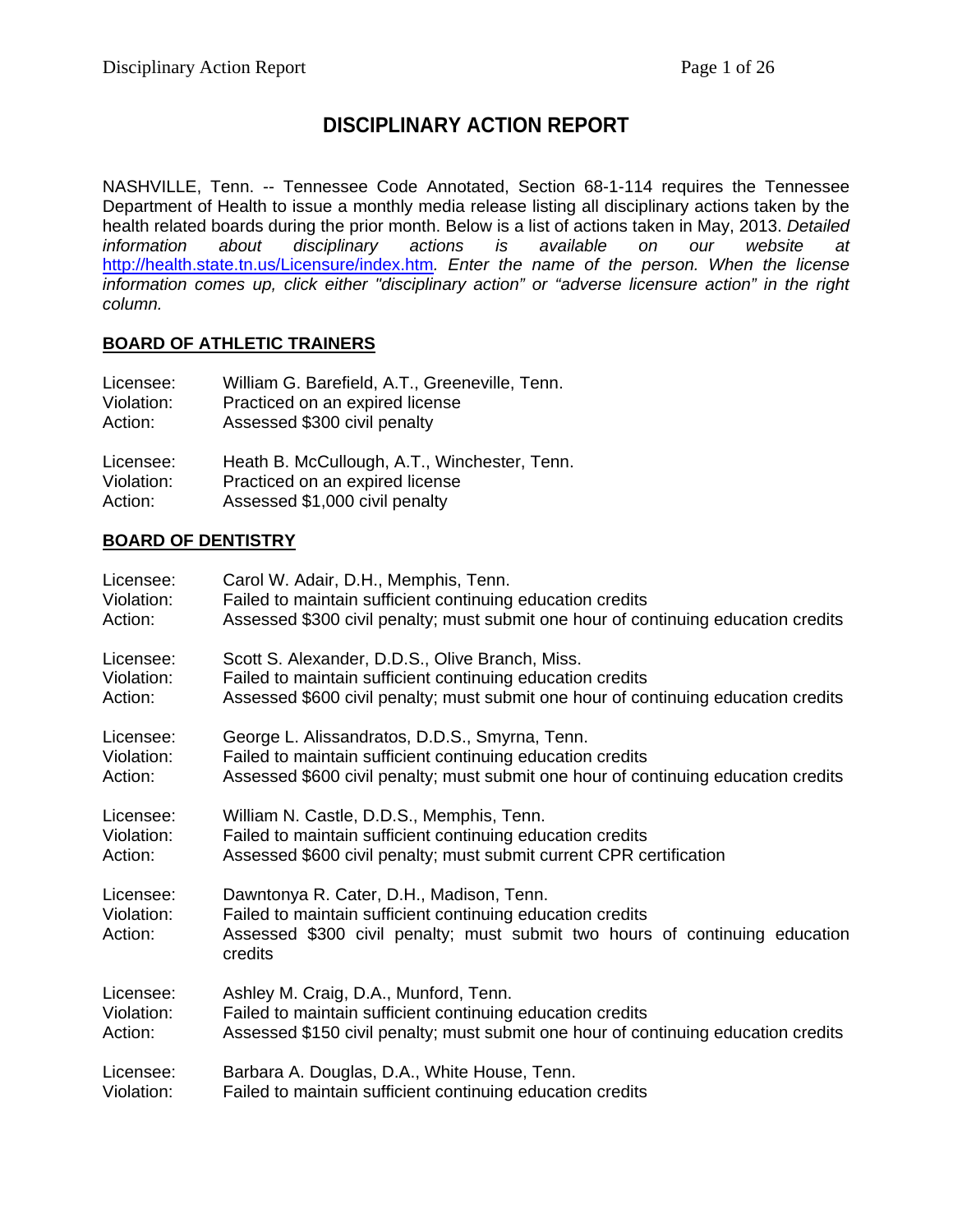Action: Assessed \$150 civil penalty; must submit one hour of continuing education credits

Licensee: John M. Douglass, Jr., D.D.S., Nashville, Tenn.

Violation: Dispensing, prescribing or otherwise distributing any controlled substance or any other drug not in the course of professional practice; or not in good faith to relieve pain and suffering or not to cure an ailment, physical infirmity or disease Action: License reprimanded; assessed \$200 civil penalty

Licensee: Joseph F. Dove, D.D.S., Cordova, Tenn.<br>Violation: The board may revoked or suspend the

- The board may revoked or suspend the license of, assess a civil penalty for each separate violation against or otherwise lawfully discipline any dentist who permits any licensed and registered dental hygienist, registered dental assistant and/or practical dental assistant operating under that dentist's supervision to perform any acts or services other than those authorized by this chapter
- Action: License reprimanded; assessed \$500 civil penalty

Licensee: Pamela R. Elrod, D.A., Atoka, Tenn.<br>Violation: Practicing on an expired license

- Violation: Practicing on an expired license<br>Action: Assessed \$250 civil penalty Assessed \$250 civil penalty
- Licensee: Donna Foster, D.A., Knoxville, Tenn.<br>Violation: Practicing on an expired license Practicing on an expired license
- Action: Assessed \$50 civil penalty
- Licensee: Thomas W. Gallien, D.D.S., Martin, Tenn.
- Violation: Conducting the practice of dentistry so as to permit directly or indirectly an unlicensed person to perform services or work that under the provisions of this chapter can be done legally only by persons licensed to practice dentistry or dental hygiene or as a registered dental assistant
- Action: License reprimanded; assessed \$500 civil penalty
- Licensee: George A. Hall, D.D.S., Maryville, Tenn.
- Violation: Failed to maintain sufficient continuing education credits
- Action: Assessed \$600 civil penalty; must submit 40 hours of continuing education credits and current CPR certification

Licensee: Theresa A. Hix, D.H., Shelbyville, Tenn.

Violation: Practicing on an expired license<br>Action: Assessed \$600 civil penalty Assessed \$600 civil penalty

Licensee: Mallory P. Judkins, D.H., White House, Tenn.

- Violation: A violation or attempted violation, directly or indirectly, or assisting in or abetting the violation of, or conspiring to violate, any provision of this chapter or any lawful order of the board issued pursuant thereto or any criminal statute of the state of Tennessee
- Action: License reprimanded
- Licensee: Stephanie Lack, D.A., Monterey, Tenn.

Violation: Failed to maintain sufficient continuing education credits

Action: Assessed \$150 civil penalty; must submit three hours of continuing education credits and current CPR certification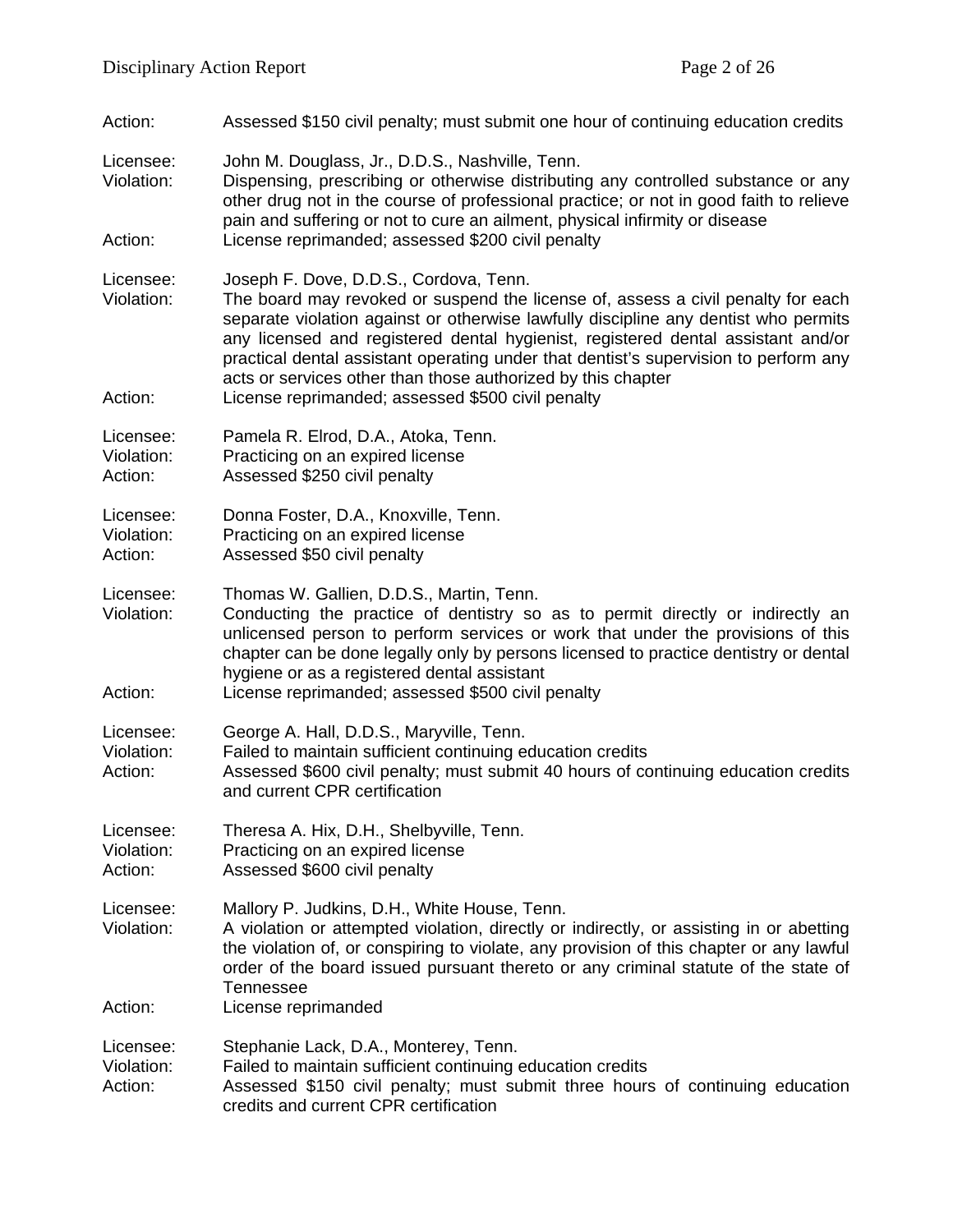| Licensee:<br>Violation:<br>Action: | Chris L. Mathis, D.A., Ashland City, Tenn.<br>A violation or attempted violation, directly or indirectly, or assisting in or abetting<br>the violation of, or conspiring to violate, any provision of this chapter or any lawful<br>order of the board issued pursuant thereto or any criminal statute of the state of<br>Tennessee<br>License reprimanded |
|------------------------------------|------------------------------------------------------------------------------------------------------------------------------------------------------------------------------------------------------------------------------------------------------------------------------------------------------------------------------------------------------------|
| Licensee:<br>Violation:<br>Action: | Paul D. Mayhew Jr., Franklin, Tenn.<br>Failed to maintain sufficient continuing education credits<br>Assessed \$600 civil penalty; must submit 31 hours of continuing education credits<br>and current CPR certification                                                                                                                                   |
| Licensee:<br>Violation:<br>Action: | Jessica L. Mears, D.A., Maryville, Tenn.<br>Failed to maintain sufficient continuing education credits<br>Assessed \$150 civil penalty; must submit 24 hours of continuing education credits                                                                                                                                                               |
| Licensee:<br>Violation:<br>Action: | Beau R. Myers, D.D.S., Knoxville, Tenn.<br>Failed to maintain sufficient continuing education credits<br>Assessed \$600 civil penalty; must submit two hours of continuing education<br>credits                                                                                                                                                            |
| Licensee:<br>Violation:<br>Action: | Stacy L. Peels, D.A., New Market, Tenn.<br>Failed to maintain sufficient continuing education credits<br>Assessed \$150 civil penalty; must submit one hour of continuing education credits                                                                                                                                                                |
| Licensee:<br>Violation:<br>Action: | Leta W. Peek, D.H., Knoxville, Tenn.<br>Practicing on an expired license<br>Assessed \$300 civil penalty                                                                                                                                                                                                                                                   |
| Licensee:<br>Violation:<br>Action: | Amy M. Piques, D.A., Murfreesboro, Tenn.<br>Failed to maintain sufficient continuing education credits<br>Assessed \$150 civil penalty; must submit two hours of continuing education<br>credits                                                                                                                                                           |
| Licensee:<br>Violation:<br>Action: | Gina B. Sharp, D.H., Lakeland, Tenn.<br>Failed to maintain sufficient continuing education credits<br>Assessed \$300 civil penalty; must submit two hours of continuing education<br>credits                                                                                                                                                               |
| Licensee:<br>Violation:<br>Action: | Sandra J. Stephens, D.H., Cleveland, Tenn.<br>Failed to maintain sufficient continuing education credits<br>Assessed \$300 civil penalty; must submit 30 hours of continuing education credits<br>and current CPR certification                                                                                                                            |
| Licensee:<br>Violation:<br>Action: | Phillip G. Van Vranken, D.M.D., Nashville, Tenn.<br>Failed to maintain sufficient continuing education credits<br>Assessed \$600 civil penalty; must submit 17 hours of continuing education credits                                                                                                                                                       |
| Licensee:<br>Violation:<br>Action: | Mary K, Vogl, D.A., Paris, Tenn.<br>Failed to maintain sufficient continuing education credits<br>Assessed \$150 civil penalty; must submit 24 hours of continuing education credits                                                                                                                                                                       |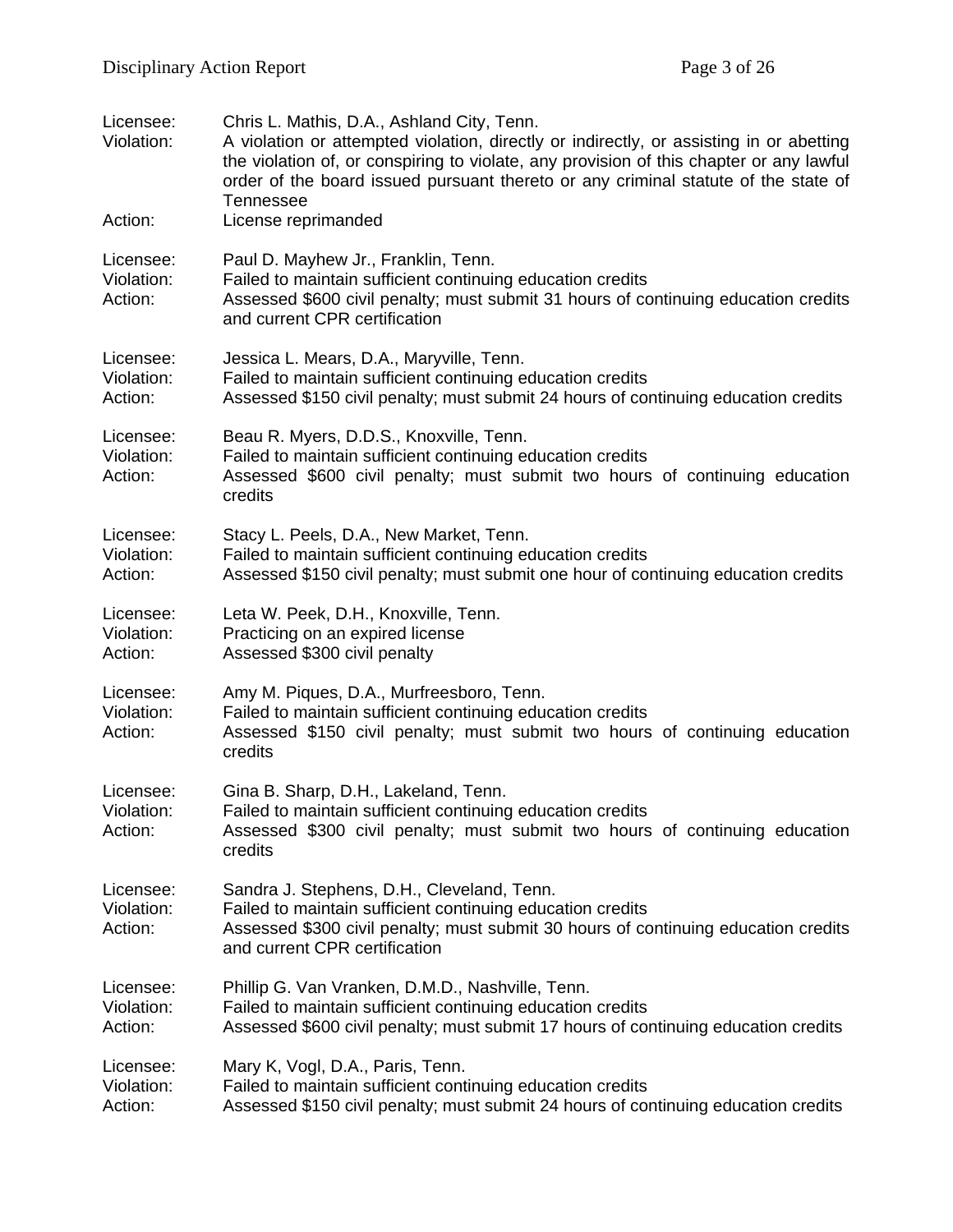# **COUNCIL FOR HEARING INSTRUMENT SPECIALISTS**

Licensee: Elizabeth V. Croom, H.I.S., Jackson, Tenn.<br>Violation: Failed to pay student loan Violation: Failed to pay student loan<br>Action: License suspended License suspended

## **BOARD OF MASSAGE**

| Licensee:<br>Violation:<br>Action: | Elizabeth A. Abel, M.T., Walnut Creek, Calif.<br>Failed to maintain sufficient continuing education credits<br>Assessed \$200 civil penalty; must submit eight hours of continuing education<br>credits |
|------------------------------------|---------------------------------------------------------------------------------------------------------------------------------------------------------------------------------------------------------|
| Licensee:<br>Violation:<br>Action: | Barbara S. Abraham, M.T., Franklin, Tenn.<br>Failed to maintain sufficient continuing education credits<br>Assessed \$200 civil penalty; must submit eight hours of continuing education<br>credits     |
| Licensee:                          | Deborah Allen-Posey, M.T., Madison, Tenn.                                                                                                                                                               |
| Violation:                         | Failed to maintain sufficient continuing education credits                                                                                                                                              |
| Action:                            | Assessed \$775 civil penalty; must submit 31 continuing education credits                                                                                                                               |
| Licensee:                          | Amber (Holt) Antoine, M.T., Chattanooga, Tenn.                                                                                                                                                          |
| Violation:                         | Failed to maintain sufficient continuing education credits                                                                                                                                              |
| Action:                            | Assessed \$775 civil penalty; must submit 31 continuing education credits                                                                                                                               |
| Licensee:                          | Alba S. Altavilla, M.T., Knoxville, Tenn.                                                                                                                                                               |
| Violation:                         | Failed to maintain sufficient continuing education credits                                                                                                                                              |
| Action:                            | Assessed \$775 civil penalty; must submit 31 continuing education credits                                                                                                                               |
| Licensee:                          | Jennifer Anderson, M.T., Maryville, Tenn.                                                                                                                                                               |
| Violation:                         | Failed to maintain sufficient continuing education credits                                                                                                                                              |
| Action:                            | Assessed \$675 civil penalty; must submit 27 continuing education credits                                                                                                                               |
| Licensee:<br>Violation:<br>Action: | Jeff Atkins, M.T., Chattanooga, Tenn.<br>Failed to maintain sufficient continuing education credits<br>Assessed \$200 civil penalty; must submit eight hours of continuing education<br>credits         |
| Licensee:                          | Lauren M. Bailey, M.T., Estill Springs, Tenn.                                                                                                                                                           |
| Violation:                         | Failed to maintain sufficient continuing education credits                                                                                                                                              |
| Action:                            | Assessed \$775 civil penalty; must submit 31 hours of continuing education credits                                                                                                                      |
| Licensee:                          | Theresa P. Barbercheck, M.T., Cedar Hill, Tenn.                                                                                                                                                         |
| Violation:                         | Failed to maintain sufficient continuing education credits                                                                                                                                              |
| Action:                            | Assessed \$775 civil penalty; must submit 31 hours of continuing education credits                                                                                                                      |
| Licensee:                          | Holly R. Bear, M.T., Kingsport, Tenn.                                                                                                                                                                   |
| Violation:                         | Failed to maintain sufficient continuing education credits                                                                                                                                              |
| Action:                            | Assessed \$775 civil penalty; must submit 31 hours of continuing education credits                                                                                                                      |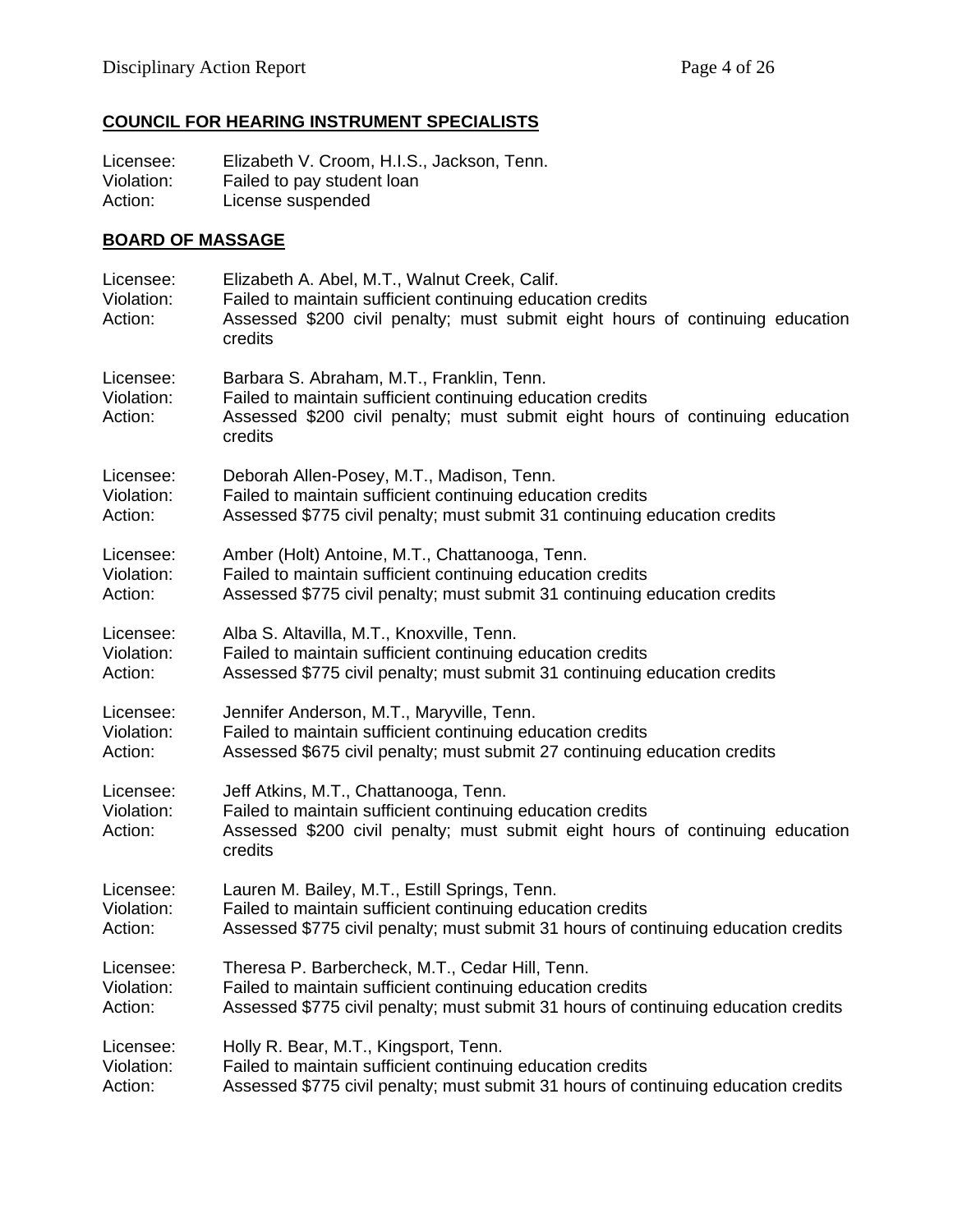| Licensee:<br>Violation:<br>Action: | Andrea S. Beecham, M.T., Fayetteville, Tenn.<br>Failed to maintain sufficient continuing education credits<br>Assessed \$200 civil penalty; must submit eight hours of continuing education<br>credits |
|------------------------------------|--------------------------------------------------------------------------------------------------------------------------------------------------------------------------------------------------------|
| Licensee:                          | Thomas F. Bettini, M.T., Kingsport, Tenn.                                                                                                                                                              |
| Violation:                         | Failed to maintain sufficient continuing education credits                                                                                                                                             |
| Action:                            | Assessed \$250 civil penalty; must submit ten hours of continuing education credits                                                                                                                    |
| Licensee:                          | Kathy A. Blade, M.T., Columbia, Tenn.                                                                                                                                                                  |
| Violation:                         | Failed to maintain sufficient continuing education credits                                                                                                                                             |
| Action:                            | Assessed \$775 civil penalty; must submit 31 hours of continuing education credits                                                                                                                     |
| Licensee:                          | Jessica A. Blevins, M.T., Johnson City, Tenn.                                                                                                                                                          |
| Violation:                         | Failed to maintain sufficient continuing education credits                                                                                                                                             |
| Action:                            | Assessed \$775 civil penalty; must submit 31 hours of continuing education credits                                                                                                                     |
| Licensee:<br>Violation:<br>Action: | Denise F. Blockman, M.T., Germantown, Tenn.<br>Failed to maintain sufficient continuing education credits<br>Assessed \$200 civil penalty; must submit eight hours of continuing education<br>credits  |
| Licensee:                          | William R. Brewer, M.T., Cordova, Tenn.                                                                                                                                                                |
| Violation:                         | Failed to maintain sufficient continuing education credits                                                                                                                                             |
| Action:                            | Assessed \$250 civil penalty; must submit ten hours of continuing education credits                                                                                                                    |
| Licensee:                          | Annie B. Brown, M.T., Knoxville, Tenn.                                                                                                                                                                 |
| Violation:                         | Failed to maintain sufficient continuing education credits                                                                                                                                             |
| Action:                            | Assessed \$775 civil penalty; must submit 31 hours of continuing education credits                                                                                                                     |
| Licensee:<br>Violation:<br>Action: | Lisa S. Browne, M.T., Chattanooga, Tenn.<br>Failed to maintain sufficient continuing education credits<br>Assessed \$200 civil penalty; must submit eight hours of continuing education<br>credits     |
| Licensee:                          | Teresa G. Bruce, M.T., Paris, Tenn.                                                                                                                                                                    |
| Violation:                         | Failed to maintain sufficient continuing education credits                                                                                                                                             |
| Action:                            | Assessed \$775 civil penalty; must submit 31 hours of continuing education credits                                                                                                                     |
| Licensee:<br>Violation:<br>Action: | Elizabeth A. Carter, M.T., Manchester, Tenn.<br>Failed to maintain sufficient continuing education credits<br>Assessed \$200 civil penalty; must submit eight hours of continuing education<br>credits |
| Licensee:                          | Kineth A. Cobb, M.T., Memphis, Tenn.                                                                                                                                                                   |
| Violation:                         | Failed to maintain sufficient continuing education credits                                                                                                                                             |
| Action:                            | Assessed \$775 civil penalty; must submit 31 hours of continuing education credits                                                                                                                     |
| Licensee:                          | Jill N. Collins, M.T., Knoxville, Tenn.                                                                                                                                                                |
| Violation:                         | Failed to maintain sufficient continuing education credits                                                                                                                                             |
| Action:                            | Assessed \$775 civil penalty; must submit 31 hours of continuing education credits                                                                                                                     |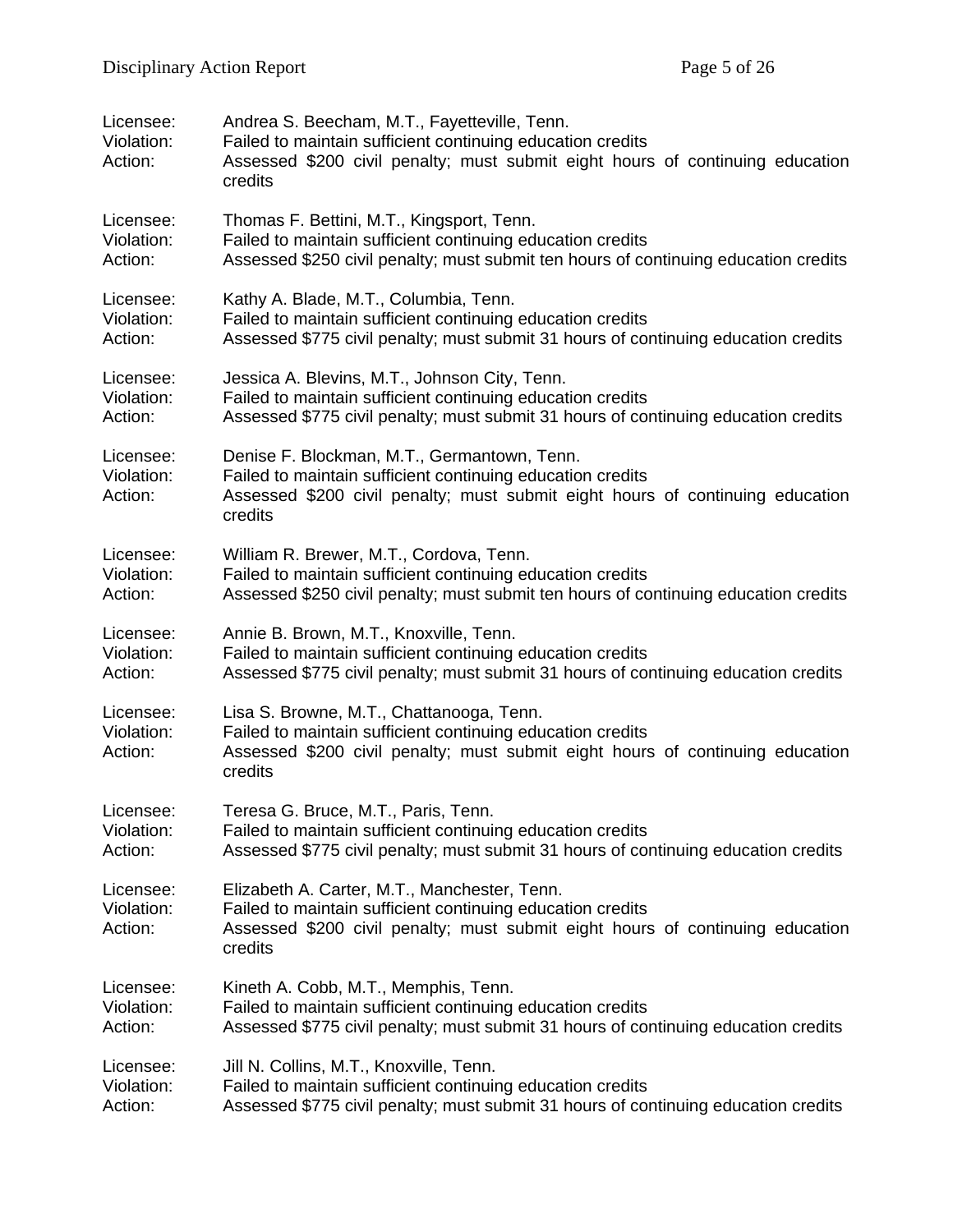| Licensee:                          | Jan Cuzzort, M.T., Hixson, Tenn.                                                                                                                                                                        |
|------------------------------------|---------------------------------------------------------------------------------------------------------------------------------------------------------------------------------------------------------|
| Violation:                         | Failed to maintain sufficient continuing education credits                                                                                                                                              |
| Action:                            | Assessed \$425 civil penalty; must submit 17 hours of continuing education credits                                                                                                                      |
| Licensee:                          | Augusta M. Davis, M.T., Decaturville, Tenn.                                                                                                                                                             |
| Violation:                         | Failed to maintain sufficient continuing education credits                                                                                                                                              |
| Action:                            | Assessed \$775 civil penalty; must submit 31 hours of continuing education credits                                                                                                                      |
| Licensee:<br>Violation:<br>Action: | Danielle D. Davis, M.T., Popular Bluff, Mo.<br>Failed to maintain sufficient continuing education credits<br>Assessed \$200 civil penalty; must submit eight hours of continuing education<br>credits   |
| Licensee:                          | Brandy V. Deblieux, M.T., Bartlett, Tenn.                                                                                                                                                               |
| Violation:                         | Failed to maintain sufficient continuing education credits                                                                                                                                              |
| Action:                            | Assessed \$250 civil penalty; must submit ten hours of continuing education credits                                                                                                                     |
| Licensee:                          | Marlena R. Decker, M.T., Nashville, Tenn.                                                                                                                                                               |
| Violation:                         | Failed to maintain sufficient continuing education credits                                                                                                                                              |
| Action:                            | Assessed \$775 civil penalty; must submit 31 hours of continuing education credits                                                                                                                      |
| Licensee:<br>Violation:<br>Action: | Mary R. Dunsmore, M.T., Rockford, Tenn.<br>Failed to maintain sufficient continuing education credits<br>Assessed \$200 civil penalty; must submit eight hours of continuing education<br>credits       |
| Licensee:                          | Crystal Gateley d/b/a Essentials Salon and Day Spa, Sparta, Tenn.                                                                                                                                       |
| Violation:                         | Practicing on an expired license                                                                                                                                                                        |
| Action:                            | Assessed \$4,900 civil penalty                                                                                                                                                                          |
| Licensee:<br>Violation:<br>Action: | Valerie M. Evans, M.T., Chattanooga, Tenn.<br>Failed to maintain sufficient continuing education credits<br>Assessed \$575 civil penalty; must submit 23 eight hours of continuing education<br>credits |
| Licensee:                          | Sarah B. Faue, M.T., Knoxville, Tenn.                                                                                                                                                                   |
| Violation:                         | Failed to maintain sufficient continuing education credits                                                                                                                                              |
| Action:                            | Assessed \$775 civil penalty; must submit 31 hours of continuing education credits                                                                                                                      |
| Licensee:<br>Violation:<br>Action: | Korrin B. Fergerson, M.T., Huntland, Tenn.<br>Failed to maintain sufficient continuing education credits<br>Assessed \$200 civil penalty; must submit eight hours of continuing education<br>credits    |
| Licensee:<br>Violation:<br>Action: | Jamie D. Fowler, M.T., Harrison, Tenn.<br>Failed to maintain sufficient continuing education credits<br>Assessed \$200 civil penalty; must submit eight hours of continuing education<br>credits        |
| Licensee:                          | Lou A. Fritz, M.T., Knoxville, Tenn.                                                                                                                                                                    |
| Violation:                         | Failed to maintain sufficient continuing education credits                                                                                                                                              |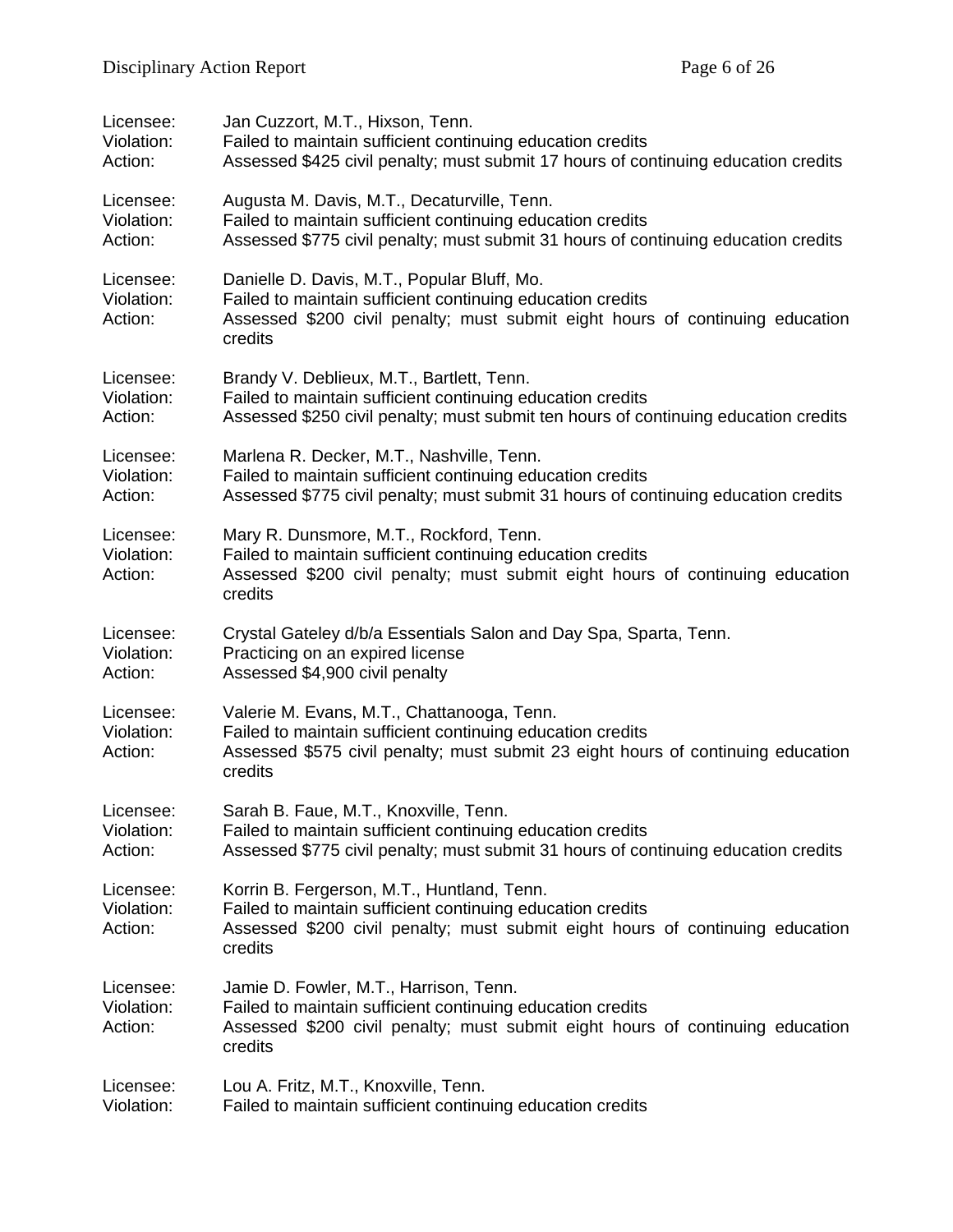| Action:                            | Assessed \$375 civil penalty; must submit 15 hours of continuing education credits                                                                                                                                                                                                                                                                                                                                                  |
|------------------------------------|-------------------------------------------------------------------------------------------------------------------------------------------------------------------------------------------------------------------------------------------------------------------------------------------------------------------------------------------------------------------------------------------------------------------------------------|
| Licensee:                          | Lorrie M. Garcia, M.T., Memphis, Tenn.                                                                                                                                                                                                                                                                                                                                                                                              |
| Violation:                         | Failed to maintain sufficient continuing education credits                                                                                                                                                                                                                                                                                                                                                                          |
| Action:                            | Assessed \$400 civil penalty; must submit 16 hours of continuing education credits                                                                                                                                                                                                                                                                                                                                                  |
| Licensee:                          | Crystal Gateley, d/b/a Essentials Salon and Day Spa,                                                                                                                                                                                                                                                                                                                                                                                |
| Violation:                         | Practiced on an expired license                                                                                                                                                                                                                                                                                                                                                                                                     |
| Action:                            | Assessed \$4,900 civil penalty                                                                                                                                                                                                                                                                                                                                                                                                      |
| Licensee:                          | Derek T. Greene, M.T., Nashville, Tenn.                                                                                                                                                                                                                                                                                                                                                                                             |
| Violation:                         | Failed to maintain sufficient continuing education credits                                                                                                                                                                                                                                                                                                                                                                          |
| Action:                            | Assessed \$675 civil penalty; must submit 27 hours of continuing education credits                                                                                                                                                                                                                                                                                                                                                  |
| Licensee:                          | Tanya L. Grooms, M.T., Sevierville, Tenn.                                                                                                                                                                                                                                                                                                                                                                                           |
| Violation:                         | Failed to maintain sufficient continuing education credits                                                                                                                                                                                                                                                                                                                                                                          |
| Action:                            | Assessed \$775 civil penalty; must submit 31 hours of continuing education credits                                                                                                                                                                                                                                                                                                                                                  |
| Individual:                        | Gypsy Hands Healing Arts Center (Sara<br>Griscom, Owner),<br>Massage                                                                                                                                                                                                                                                                                                                                                                |
| Violation:<br>Action:              | Establishment #3148, Knoxville, Tenn.<br>Has violated or attempted to violate, directly or indirectly, or assisted in or abetted<br>the violation of, or conspired to violate, any provision of this chapter or any lawful<br>order of the board issued pursuant to this chapter; operating a massage<br>establishment prior to license being granted.<br>License placed on probation for two years, assessed \$9,000 civil penalty |
|                                    |                                                                                                                                                                                                                                                                                                                                                                                                                                     |
| Licensee:                          | Kelly S. Hahn, M.T., Antioch, Tenn.                                                                                                                                                                                                                                                                                                                                                                                                 |
| Violation:                         | Failed to maintain sufficient continuing education credits                                                                                                                                                                                                                                                                                                                                                                          |
| Action:                            | Assessed \$675 civil penalty; must submit 27 hours of continuing education credits                                                                                                                                                                                                                                                                                                                                                  |
| Licensee:<br>Violation:<br>Action: | Katie L. Hall, M.T., Arlington, Tenn.<br>Failed to maintain sufficient continuing education credits<br>Assessed \$200 civil penalty; must submit eight hours of continuing education<br>credits                                                                                                                                                                                                                                     |
| Licensee:                          | Kathryn A. Hansen, M.T., Nashville, Tenn.                                                                                                                                                                                                                                                                                                                                                                                           |
| Violation:                         | Failed to maintain sufficient continuing education credits                                                                                                                                                                                                                                                                                                                                                                          |
| Action:                            | Assessed \$775 civil penalty; must submit 31 hours of continuing education credits                                                                                                                                                                                                                                                                                                                                                  |
| Licensee:                          | Brenton T. Harris, M.T., Goodlettsville, Tenn.                                                                                                                                                                                                                                                                                                                                                                                      |
| Violation:                         | Failed to maintain sufficient continuing education credits                                                                                                                                                                                                                                                                                                                                                                          |
| Action:                            | Assessed \$500 civil penalty; must submit 20 hours of continuing education credits                                                                                                                                                                                                                                                                                                                                                  |
| Licensee:                          | Tammy L. Harrison, M.T., Gray, Tenn.                                                                                                                                                                                                                                                                                                                                                                                                |
| Violation:                         | Failed to maintain sufficient continuing education credits                                                                                                                                                                                                                                                                                                                                                                          |
| Action:                            | Assessed \$275 civil penalty; must submit 11 hours of continuing education credits                                                                                                                                                                                                                                                                                                                                                  |
| Licensee:                          | Karen A. Hayes, M.T., Murfreesboro, Tenn.                                                                                                                                                                                                                                                                                                                                                                                           |
| Violation:                         | Failed to maintain sufficient continuing education credits                                                                                                                                                                                                                                                                                                                                                                          |
| Action:                            | Assessed \$175 civil penalty; must submit seven hours of continuing education                                                                                                                                                                                                                                                                                                                                                       |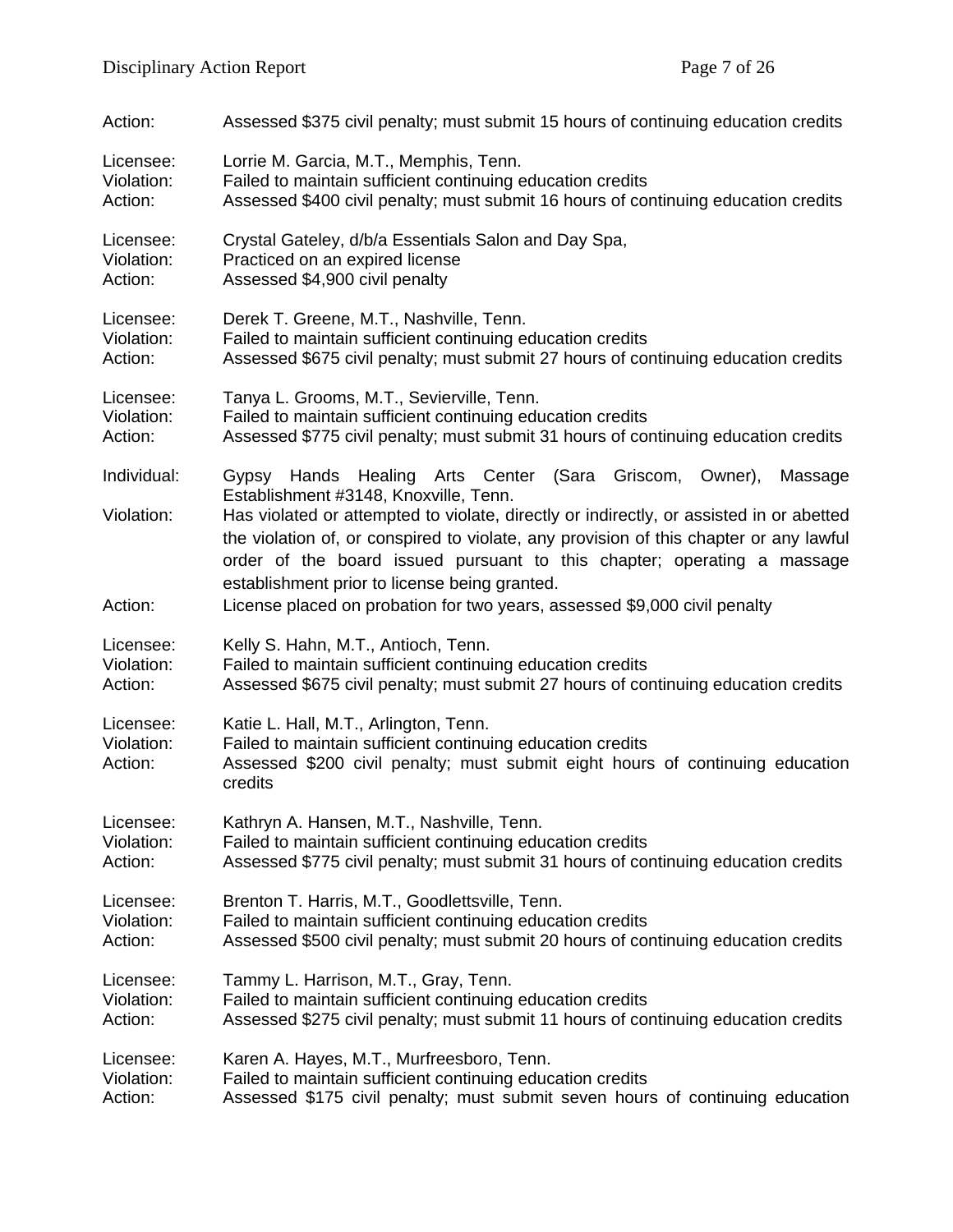|                                    | credits                                                                                                                                                                                                 |
|------------------------------------|---------------------------------------------------------------------------------------------------------------------------------------------------------------------------------------------------------|
| Licensee:<br>Violation:<br>Action: | Angela Herbert, M.T., Germantown, Tenn.<br>Failed to maintain sufficient continuing education credits<br>Assessed \$200 civil penalty; must submit eight hours of continuing education<br>credits       |
| Licensee:<br>Violation:<br>Action: | Robyn R. Heschong, M.T., Roan Mountain, Tenn.<br>Failed to maintain sufficient continuing education credits<br>Assessed \$200 civil penalty; must submit eight hours of continuing education<br>credits |
| Licensee:<br>Violation:<br>Action: | Margie R. Hill, M.T., Hixson, Tenn.<br>Failed to maintain sufficient continuing education credits<br>Assessed \$200 civil penalty; must submit eight hours of continuing education<br>credits           |
| Licensee:                          | Belinda Hobbs, M.T., Memphis, Tenn.                                                                                                                                                                     |
| Violation:                         | Failed to maintain sufficient continuing education credits                                                                                                                                              |
| Action:                            | Assessed \$425 civil penalty; must submit 17 hours of continuing education credits                                                                                                                      |
| Licensee:                          | Kathleen J. Hogan, M.T., Cleveland, Tenn.                                                                                                                                                               |
| Violation:                         | Failed to maintain sufficient continuing education credits                                                                                                                                              |
| Action:                            | Assessed \$250 civil penalty; must submit ten hours of continuing education credits                                                                                                                     |
| Licensee:                          | George P. Holt, III, M.T., Gallatin, Tenn.                                                                                                                                                              |
| Violation:                         | Failed to maintain sufficient continuing education credits                                                                                                                                              |
| Action:                            | Assessed \$775 civil penalty; must submit 31 hours of continuing education credits                                                                                                                      |
| Licensee:                          | Linda G. Hudgens, M.T., Morristown, Tenn.                                                                                                                                                               |
| Violation:                         | Failed to maintain sufficient continuing education credits                                                                                                                                              |
| Action:                            | Assessed \$275 civil penalty; must submit 11 hours of continuing education credits                                                                                                                      |
| Licensee:                          | Trechia C. James, M.T., McMinnville, Tenn.                                                                                                                                                              |
| Violation:                         | Failed to maintain sufficient continuing education credits                                                                                                                                              |
| Action:                            | Assessed \$775 civil penalty; must submit 31 hours of continuing education credits                                                                                                                      |
| Licensee:                          | Rachael S. Jayne, M.T., Nashville, Tenn.                                                                                                                                                                |
| Violation:                         | Failed to maintain sufficient continuing education credits                                                                                                                                              |
| Action:                            | Assessed \$250 civil penalty; must submit ten hours of continuing education credits                                                                                                                     |
| Licensee:                          | Carol D. Jiles, M.T., Memphis, Tenn.                                                                                                                                                                    |
| Violation:                         | Failed to maintain sufficient continuing education credits                                                                                                                                              |
| Action:                            | Assessed \$250 civil penalty; must submit ten hours of continuing education credits                                                                                                                     |
| Licensee:<br>Violation:<br>Action: | Morris Johnson, M.T., Chattanooga, Tenn.<br>Failed to maintain sufficient continuing education credits<br>Assessed \$200 civil penalty; must submit eight hours of continuing education<br>credits      |
| Licensee:                          | Deanna L. Kavanaugh, M.T., Portland, Tenn.                                                                                                                                                              |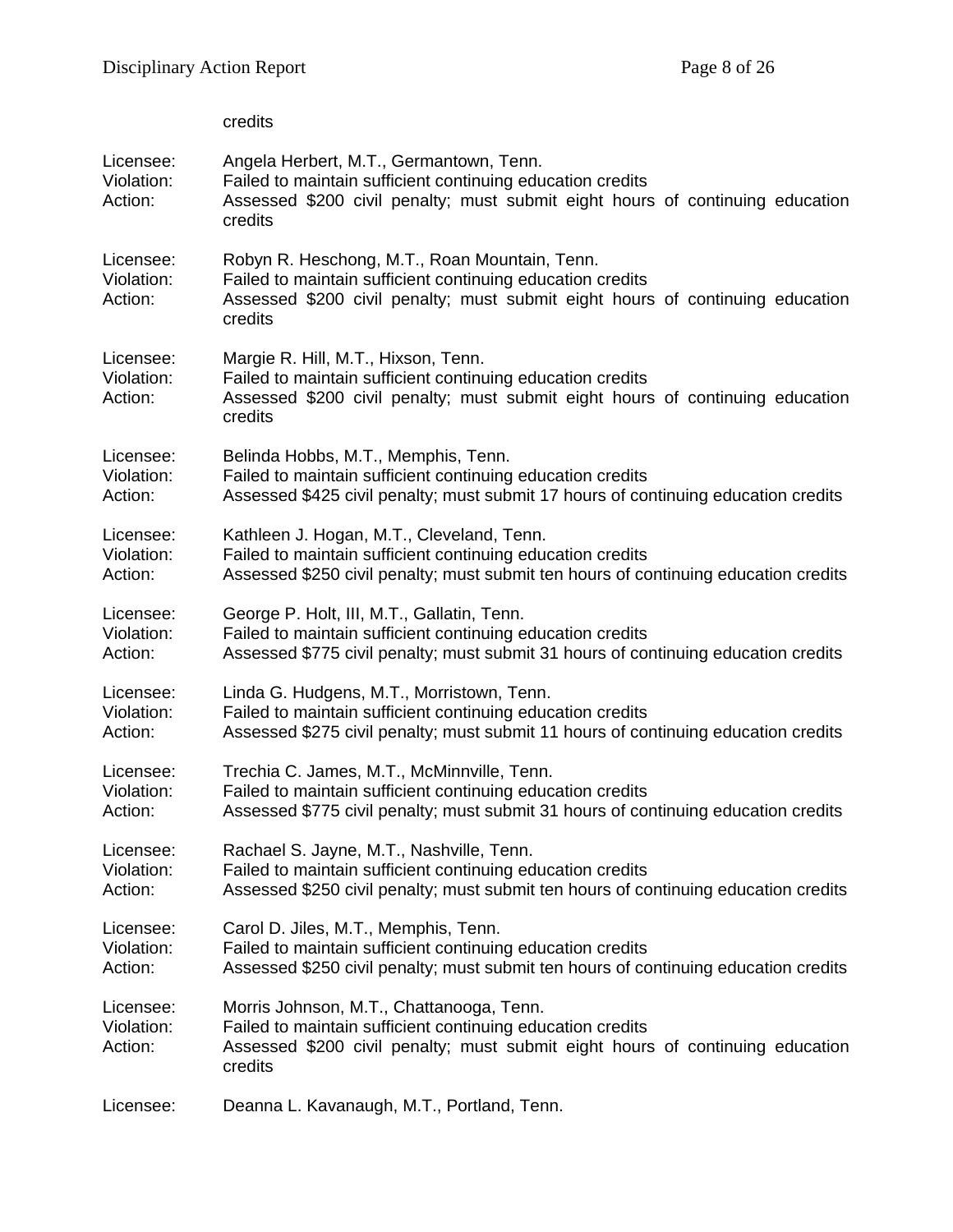| Violation:                         | Failed to maintain sufficient continuing education credits                                                                                                                                               |
|------------------------------------|----------------------------------------------------------------------------------------------------------------------------------------------------------------------------------------------------------|
| Action:                            | Assessed \$775 civil penalty; must submit 31 hours of continuing education credits                                                                                                                       |
| Licensee:                          | Jennifer M. King, M.T., Nashville, Tenn.                                                                                                                                                                 |
| Violation:                         | Failed to maintain sufficient continuing education credits                                                                                                                                               |
| Action:                            | Assessed \$250 civil penalty; must submit ten hours of continuing education credits                                                                                                                      |
| Licensee:                          | Mary A. Little, M.T., Johnson City, Tenn.                                                                                                                                                                |
| Violation:                         | Failed to maintain sufficient continuing education credits                                                                                                                                               |
| Action:                            | Assessed \$775 civil penalty; must submit 31 hours of continuing education credits                                                                                                                       |
| Licensee:                          | Juan P. Lopez, M.T., Nashville, Tenn.                                                                                                                                                                    |
| Violation:                         | Failed to maintain sufficient continuing education credits                                                                                                                                               |
| Action:                            | Assessed \$300 civil penalty; must submit 12 hours of continuing education credits                                                                                                                       |
| Licensee:                          | Jennifer R. Lusk, M.T., Knoxville, Tenn.                                                                                                                                                                 |
| Violation:                         | Failed to maintain sufficient continuing education credits                                                                                                                                               |
| Action:                            | Assessed \$600 civil penalty; must submit 24 hours of continuing education credits                                                                                                                       |
| Licensee:                          | Mona J. Macy, M.T., Parrottsville, Tenn.                                                                                                                                                                 |
| Violation:                         | Failed to maintain sufficient continuing education credits                                                                                                                                               |
| Action:                            | Assessed \$425 civil penalty; must submit 17 hours of continuing education credits                                                                                                                       |
| Licensee:<br>Violation:<br>Action: | Michelle L. Malone, M.T., Burns, Tenn.<br>Failed to maintain sufficient continuing education credits<br>Assessed \$200 civil penalty; must submit eight hours of continuing education<br>credits         |
| Licensee:<br>Violation:<br>Action: | Consuelo T. Mathews, M.T., Nashville, Tenn.<br>Failed to maintain sufficient continuing education credits<br>Assessed \$200 civil penalty; must submit eight hours of continuing education<br>credits    |
| Licensee:<br>Violation:<br>Action: | Otis Mayfield, M.T., Munford, Tenn.<br>Failed to maintain sufficient continuing education credits<br>Assessed \$200 civil penalty; must submit eight hours of continuing education<br>credits            |
| Licensee:<br>Violation:<br>Action: | Courtney W. McCarthy, M.T., Spring Hill, Tenn.<br>Failed to maintain sufficient continuing education credits<br>Assessed \$200 civil penalty; must submit eight hours of continuing education<br>credits |
| Licensee:                          | Julie L. McGinnes, M.T., Loudon, Tenn.                                                                                                                                                                   |
| Violation:                         | Failed to maintain sufficient continuing education credits                                                                                                                                               |
| Action:                            | Assessed \$375 civil penalty; must submit 15 hours of continuing education credits                                                                                                                       |
| Licensee:                          | Jenny L. Midyett, M.T., Knoxville, Tenn.                                                                                                                                                                 |
| Violation:                         | Failed to maintain sufficient continuing education credits                                                                                                                                               |
| Action:                            | Assessed \$675 civil penalty; must submit 27 hours of continuing education credits                                                                                                                       |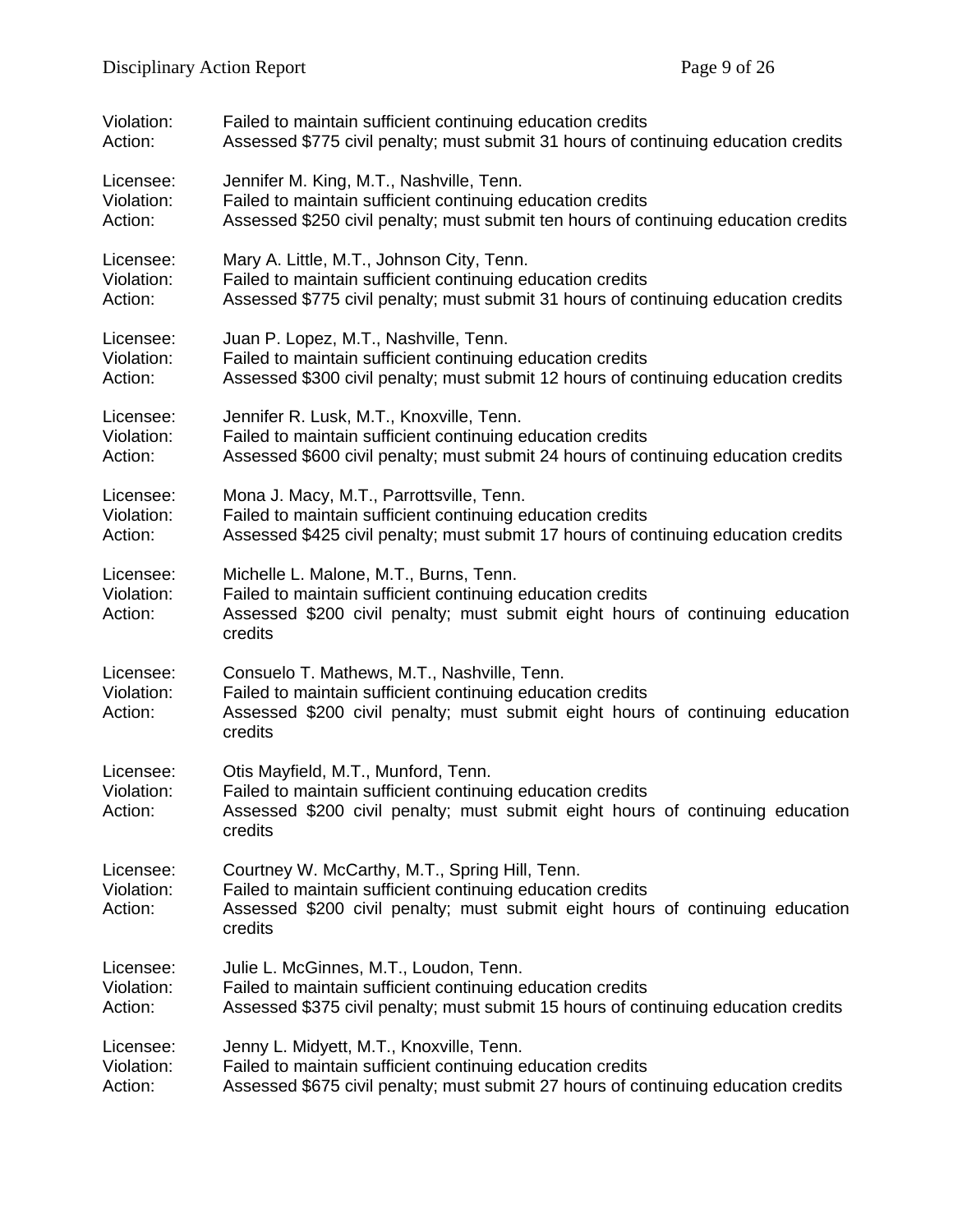| Licensee:<br>Violation:<br>Action:<br>Licensee:<br>Violation:<br>Action: | Karen D. Moebes, M.T., Spring Hill, Tenn.<br>Failed to maintain sufficient continuing education credits<br>Assessed \$200 civil penalty; must submit eight hours of continuing education<br>credits<br>Lisa T. Monger, M.T., Memphis, Tenn.<br>Failed to maintain sufficient continuing education credits<br>Assessed \$775 civil penalty; must submit 31 hours of continuing education credits |
|--------------------------------------------------------------------------|-------------------------------------------------------------------------------------------------------------------------------------------------------------------------------------------------------------------------------------------------------------------------------------------------------------------------------------------------------------------------------------------------|
| Licensee:                                                                | Allison M. Mullins, M.T., Johnson City, Tenn.                                                                                                                                                                                                                                                                                                                                                   |
| Violation:                                                               | Failed to maintain sufficient continuing education credits                                                                                                                                                                                                                                                                                                                                      |
| Action:                                                                  | Assessed \$250 civil penalty; must submit ten hours of continuing education credits                                                                                                                                                                                                                                                                                                             |
| Licensee:                                                                | Xinh Thi Nguyen, M.T., Chattanooga, Tenn.                                                                                                                                                                                                                                                                                                                                                       |
| Violation:                                                               | Failed to maintain sufficient continuing education credits                                                                                                                                                                                                                                                                                                                                      |
| Action:                                                                  | Assessed \$775 civil penalty; must submit 31 hours of continuing education credits                                                                                                                                                                                                                                                                                                              |
| Licensee:<br>Violation:<br>Action:                                       | Leslie A. Osborne, M.T., Murfreesboro, Tenn.<br>Failed to maintain sufficient continuing education credits<br>Assessed \$200 civil penalty; must submit eight hours of continuing education<br>credits                                                                                                                                                                                          |
| Licensee:<br>Violation:<br>Action:                                       | Yvonne M. Perry, M.T., Nashville, Tenn.<br>Failed to maintain sufficient continuing education credits<br>Assessed \$200 civil penalty; must submit eight hours of continuing education<br>credits                                                                                                                                                                                               |
| Licensee:                                                                | Dianna K. Pickard, M.T., Memphis, Tenn.                                                                                                                                                                                                                                                                                                                                                         |
| Violation:                                                               | Failed to maintain sufficient continuing education credits                                                                                                                                                                                                                                                                                                                                      |
| Action:                                                                  | Assessed \$550 civil penalty; must submit 22 hours of continuing education credits                                                                                                                                                                                                                                                                                                              |
| Licensee:                                                                | Gail E. Powell, M.T., Knoxville, Tenn.                                                                                                                                                                                                                                                                                                                                                          |
| Violation:                                                               | Failed to maintain sufficient continuing education credits                                                                                                                                                                                                                                                                                                                                      |
| Action:                                                                  | Assessed \$275 civil penalty; must submit 11 hours of continuing education credits                                                                                                                                                                                                                                                                                                              |
| Licensee:                                                                | Kristi L. Privett, M.T., Millington, Tenn.                                                                                                                                                                                                                                                                                                                                                      |
| Violation:                                                               | Failed to maintain sufficient continuing education credits                                                                                                                                                                                                                                                                                                                                      |
| Action:                                                                  | Assessed \$650 civil penalty; must submit 26 hours of continuing education credits                                                                                                                                                                                                                                                                                                              |
| Licensee:                                                                | Jessica C. Pugh, M.T., Paris, Tenn.                                                                                                                                                                                                                                                                                                                                                             |
| Violation:                                                               | Failed to maintain sufficient continuing education credits                                                                                                                                                                                                                                                                                                                                      |
| Action:                                                                  | Assessed \$675 civil penalty; must submit 27 hours of continuing education credits                                                                                                                                                                                                                                                                                                              |
| Licensee:                                                                | Misty T. Ramsey, M.T., Rutledge, Tenn.                                                                                                                                                                                                                                                                                                                                                          |
| Violation:                                                               | Failed to maintain sufficient continuing education credits                                                                                                                                                                                                                                                                                                                                      |
| Action:                                                                  | Assessed \$775 civil penalty; must submit 31 hours of continuing education credits                                                                                                                                                                                                                                                                                                              |
| Licensee:                                                                | Clara A. Ray, M.T., Cookeville, Tenn.                                                                                                                                                                                                                                                                                                                                                           |
| Violation:                                                               | Failed to maintain sufficient continuing education credits                                                                                                                                                                                                                                                                                                                                      |
| Action:                                                                  | Assessed \$775 civil penalty; must submit 31 hours of continuing education credits                                                                                                                                                                                                                                                                                                              |
| Licensee:                                                                | Valeria D. Reynolds, M.T., Memphis, Tenn.                                                                                                                                                                                                                                                                                                                                                       |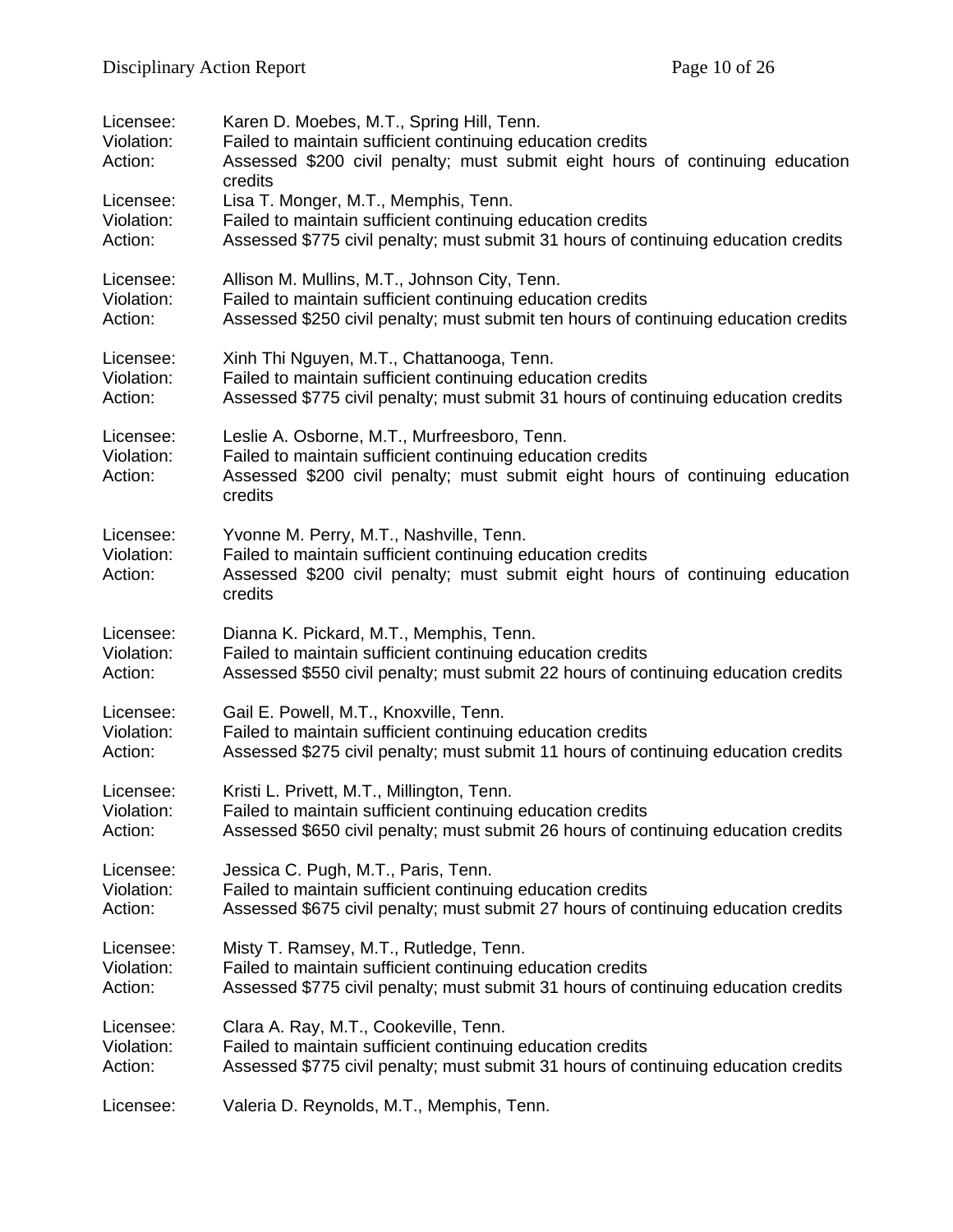| Violation:                         | Failed to maintain sufficient continuing education credits                                                                                                                                             |
|------------------------------------|--------------------------------------------------------------------------------------------------------------------------------------------------------------------------------------------------------|
| Action:                            | Assessed \$375 civil penalty; must submit 15 hours of continuing education credits                                                                                                                     |
| Licensee:                          | Cassandra L. Rigsby, M.T., Goodlettsville, Tenn.                                                                                                                                                       |
| Violation:                         | Failed to maintain sufficient continuing education credits                                                                                                                                             |
| Action:                            | Assessed \$675 civil penalty; must submit 27 hours of continuing education credits                                                                                                                     |
| Licensee:<br>Violation:<br>Action: | William F. Ritzer, M.T., Jacksonville, Tenn.<br>Failed to maintain sufficient continuing education credits<br>Assessed \$200 civil penalty; must submit eight hours of continuing education<br>credits |
| Licensee:<br>Violation:<br>Action: | Julie E. Rizzo, M.T., Nashville, Tenn.<br>Failed to maintain sufficient continuing education credits<br>Assessed \$200 civil penalty; must submit eight hours of continuing education<br>credits       |
| Licensee:                          | Julie A. Roberts, M.T., Nashville, Tenn.                                                                                                                                                               |
| Violation:                         | Failed to maintain sufficient continuing education credits                                                                                                                                             |
| Action:                            | Assessed \$775 civil penalty; must submit 31 hours of continuing education credits                                                                                                                     |
| Licensee:<br>Violation:<br>Action: | Kimberly J. Schroeder, M.T., Erin, Tenn.<br>Failed to maintain sufficient continuing education credits<br>Assessed \$200 civil penalty; must submit eight hours of continuing education<br>credits     |
| Licensee:<br>Violation:<br>Action: | Donna L. Scott, M.T., Cordova, Tenn.<br>Failed to maintain sufficient continuing education credits<br>Assessed \$200 civil penalty; must submit eight hours of continuing education<br>credits         |
| Licensee:<br>Violation:<br>Action: | Leah K. Sharp, M.T., Smyrna, Tenn.<br>Failed to maintain sufficient continuing education credits<br>Assessed \$775 civil penalty; must submit 31 eight hours of continuing education<br>credits        |
| Licensee:                          | Lylan D. Shepherd, M.T., Knoxville, Tenn.                                                                                                                                                              |
| Violation:                         | Failed to maintain sufficient continuing education credits                                                                                                                                             |
| Action:                            | Assessed \$375 civil penalty; must submit 15 hours of continuing education credits                                                                                                                     |
| Licensee:                          | Heather A. Slater, M.T., Lawrenceburg, Tenn.                                                                                                                                                           |
| Violation:                         | Failed to maintain sufficient continuing education credits                                                                                                                                             |
| Action:                            | Assessed \$775 civil penalty; must submit 31 hours of continuing education credits                                                                                                                     |
| Licensee:                          | Kathleen D. Smith, M.T., Milan, Tenn.                                                                                                                                                                  |
| Violation:                         | Failed to maintain sufficient continuing education credits                                                                                                                                             |
| Action:                            | Assessed \$775 civil penalty; must submit 31 hours of continuing education credits                                                                                                                     |
| Licensee:                          | Christina E. South, M.T., Riceville, Tenn.                                                                                                                                                             |
| Violation:                         | Failed to maintain sufficient continuing education credits                                                                                                                                             |
| Action:                            | Assessed \$775 civil penalty; must submit 31 hours of continuing education credits                                                                                                                     |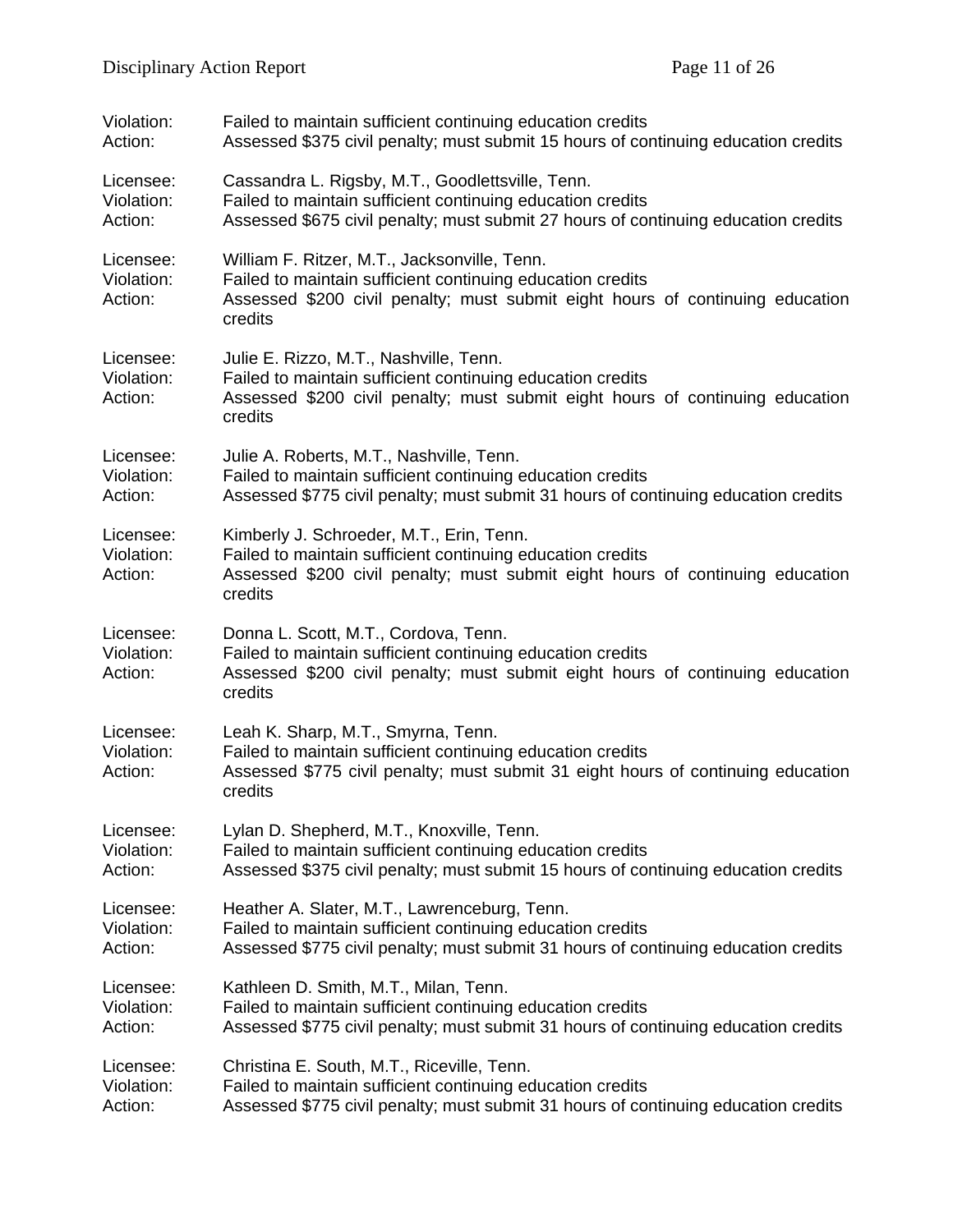| Licensee:<br>Violation:<br>Action: | Elizabeth R. Stevens, M.T., Bartlett, Tenn.<br>Failed to maintain sufficient continuing education credits<br>Assessed \$200 civil penalty; must submit eight hours of continuing education<br>credits |
|------------------------------------|-------------------------------------------------------------------------------------------------------------------------------------------------------------------------------------------------------|
| Licensee:                          | Tracy N. Stone, M.T., Niota, Tenn.                                                                                                                                                                    |
| Violation:                         | Failed to maintain sufficient continuing education credits                                                                                                                                            |
| Action:                            | Assessed \$275 civil penalty; must submit 11 hours of continuing education credits                                                                                                                    |
| Licensee:                          | Shannen Lepoma-Bond d/b/a Synergy Body, Nashville, Tenn.                                                                                                                                              |
| Violation:                         | Practiced on an expired license                                                                                                                                                                       |
| Action:                            | Assessed \$700 civil penalty                                                                                                                                                                          |
| Licensee:                          | Amanda D. Tacker, M.T., Tipton, Tenn.                                                                                                                                                                 |
| Violation:                         | Failed to maintain sufficient continuing education credits                                                                                                                                            |
| Action:                            | Assessed \$700 civil penalty; must submit 28 hours of continuing education credits                                                                                                                    |
| Licensee:                          | Eugene H. Tate, M.T., Bartlett, Tenn.                                                                                                                                                                 |
| Violation:                         | Failed to maintain sufficient continuing education credits                                                                                                                                            |
| Action:                            | Assessed \$775 civil penalty; must submit 31 hours of continuing education credits                                                                                                                    |
| Licensee:<br>Violation:<br>Action: | Rhonda L. Tinsley, M.T., Spring City, Tenn.<br>Failed to maintain sufficient continuing education credits<br>Assessed \$200 civil penalty; must submit eight hours of continuing education<br>credits |
| Licensee:                          | Joni Watkins, M.T., Brentwood, Tenn.                                                                                                                                                                  |
| Violation:                         | Failed to maintain sufficient continuing education credits                                                                                                                                            |
| Action:                            | Assessed \$475 civil penalty; must submit 19 hours of continuing education credits                                                                                                                    |
| Licensee:                          | Heather R. Watson, M.T., Rutledge, Tenn.                                                                                                                                                              |
| Violation:                         | Failed to maintain sufficient continuing education credits                                                                                                                                            |
| Action:                            | Assessed \$325 civil penalty; must submit 13 hours of continuing education credits                                                                                                                    |
| Licensee:                          | Gretchen A. Westmoreland, M.T., Westmoreland, Tenn.                                                                                                                                                   |
| Violation:                         | Failed to maintain sufficient continuing education credits                                                                                                                                            |
| Action:                            | Assessed \$775 civil penalty; must submit 31 hours of continuing education credits                                                                                                                    |
| Licensee:<br>Violation:<br>Action: | Dovie J. Williams, M.T., Martin, Tenn.<br>Failed to maintain sufficient continuing education credits<br>Assessed \$175 civil penalty; must submit seven hours of continuing education<br>credits      |
| Licensee:                          | Nianne P. Willis, M.T., Clermont, Ga.                                                                                                                                                                 |
| Violation:                         | Failed to maintain sufficient continuing education credits                                                                                                                                            |
| Action:                            | Assessed \$375 civil penalty; must submit 15 hours of continuing education credits                                                                                                                    |
| Licensee:                          | Jennifer J. Wilson, M.T., Cookeville, Tenn.                                                                                                                                                           |
| Violation:                         | Failed to maintain sufficient continuing education credits                                                                                                                                            |
| Action:                            | Assessed \$275 civil penalty; must submit 11 hours of continuing education credits                                                                                                                    |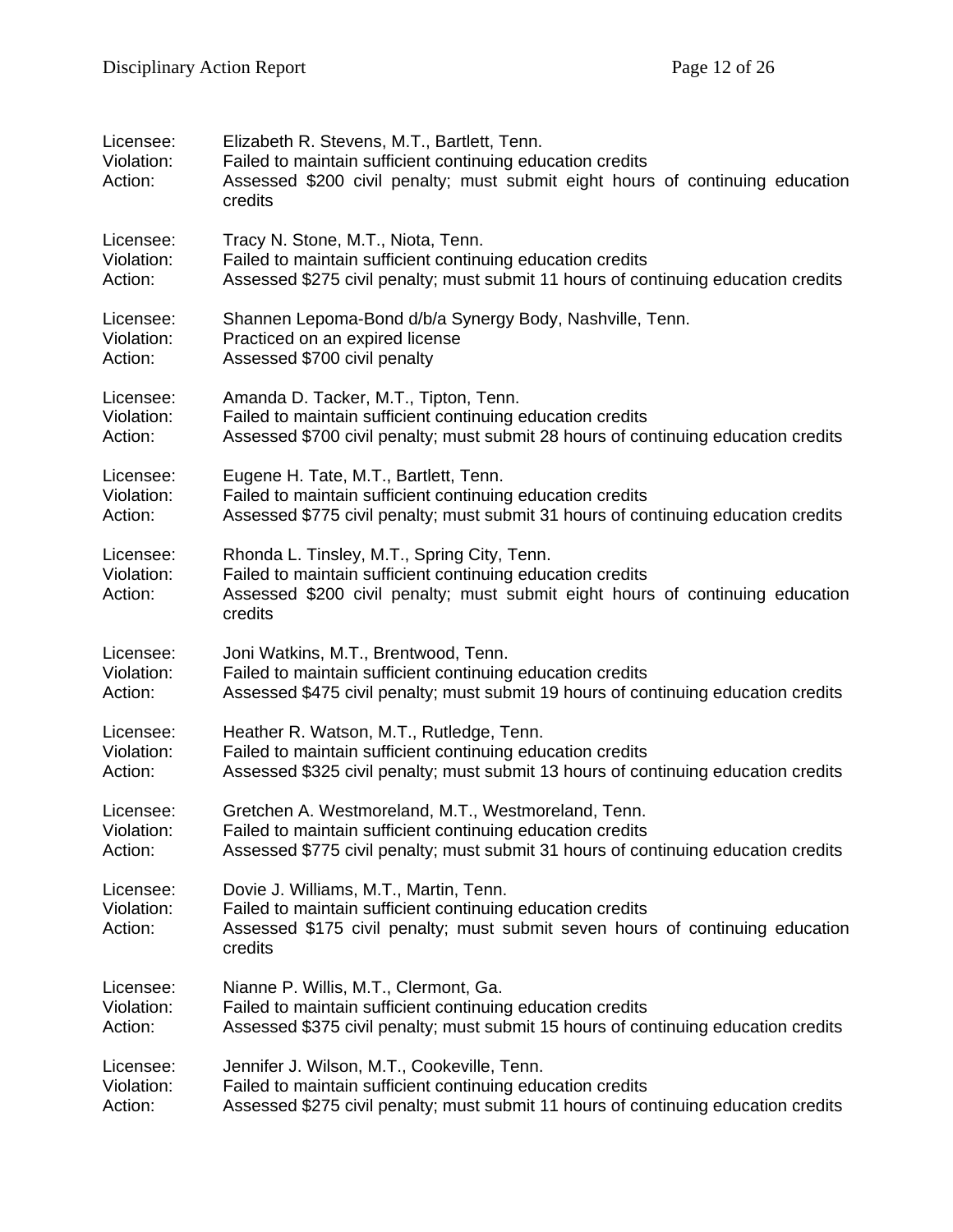| Licensee:  | Carter H. Witt, V, M.T., Nashville, Tenn.                                         |
|------------|-----------------------------------------------------------------------------------|
| Violation: | Failed to maintain sufficient continuing education credits                        |
| Action:    | Assessed \$775 civil penalty; must 31 eight hours of continuing education credits |

# **BOARD OF MEDICAL EXAMINERS**

| Licensee:<br>Violation:<br>Action: | Charles W. Ball, Jr., Hot Springs, Ark.<br>Practiced on an expired license<br>License suspended for no less than 90 days and until compliance shown with<br>Arkansas State Medical Board; assessed costs                                                                                                                                                                                                                                                                                                                                                                                                                                                                                               |
|------------------------------------|--------------------------------------------------------------------------------------------------------------------------------------------------------------------------------------------------------------------------------------------------------------------------------------------------------------------------------------------------------------------------------------------------------------------------------------------------------------------------------------------------------------------------------------------------------------------------------------------------------------------------------------------------------------------------------------------------------|
| Licensee:<br>Violation:<br>Action: | Scott E. DesJarlais, M.D., Jasper, Tenn.<br>Unprofessional conduct<br>License reprimanded; assessed \$500 civil penalty, plus costs                                                                                                                                                                                                                                                                                                                                                                                                                                                                                                                                                                    |
| Licensee:<br>Violation:<br>Action: | Walter G. Efird, III, M.D., Germantown, Tenn.<br>Unprofessional, dishonorable or unethical conduct; habitual intoxication or<br>personal misuse of any drugs or the use of intoxicating liquors, narcotics,<br>controlled substances or other drugs or stimulants in such manner as to adversely<br>affect the person's ability to practice medicine<br>License suspended; must meet certain terms and conditions; assessed costs                                                                                                                                                                                                                                                                      |
| Licensee:                          | William D. Hudson III, M.D., Clarksville, Tenn.                                                                                                                                                                                                                                                                                                                                                                                                                                                                                                                                                                                                                                                        |
| Violation:                         | Dispensing, prescribing or otherwise distributing any controlled substance or any<br>other drug not in amounts and/or for durations not medically necessary, advisable                                                                                                                                                                                                                                                                                                                                                                                                                                                                                                                                 |
| Action:                            | or justified for a diagnosed condition<br>License reprimanded; must meet certain terms and conditions; assessed \$1,000<br>civil penalty, plus costs                                                                                                                                                                                                                                                                                                                                                                                                                                                                                                                                                   |
| Licensee:<br>Violation:            | Maurice C. Kuttab, M.D., Nashville, Tenn.<br>Unprofessional, dishonorable or unethical conduct; failed to make medical records<br>available upon request                                                                                                                                                                                                                                                                                                                                                                                                                                                                                                                                               |
| Action:                            | License suspended for not less than 90 days; must meet certain terms and<br>conditions; assessed \$9,000 civil penalty, plus costs                                                                                                                                                                                                                                                                                                                                                                                                                                                                                                                                                                     |
| Licensee:<br>Violation:            | David Larsen, M.D., Jackson, Tenn.<br>Violation or attempted violation, directly or indirectly, or assisting in or abetting the<br>violation of, or conspiring to violate any provision of this chapter or, any lawful<br>order of the board issued pursuant thereto; gross health care liability or a pattern<br>of continued or repeated health care liability, ignorance, negligence or<br>incompetence in the course of medical practice; dispensing, prescribing or<br>otherwise distributing to any person a controlled substance or other drug if such<br>person is addicted to the habit of using controlled substances without making a<br>bona fide effort to cure the habit of such patient |
| Action:                            | Probation extended for not less than five years beginning July 21, 2014; must<br>meet certain terms and conditions; assessed costs                                                                                                                                                                                                                                                                                                                                                                                                                                                                                                                                                                     |
| Licensee:<br>Violation:            | Michael A. Rhodes, Sr., M.D., Goodlettsville, Tenn.<br>Unprofessional, dishonorable or unethical conduct; dispensing, prescribing or<br>otherwise distributing any controlled substance or any other drug not in the course                                                                                                                                                                                                                                                                                                                                                                                                                                                                            |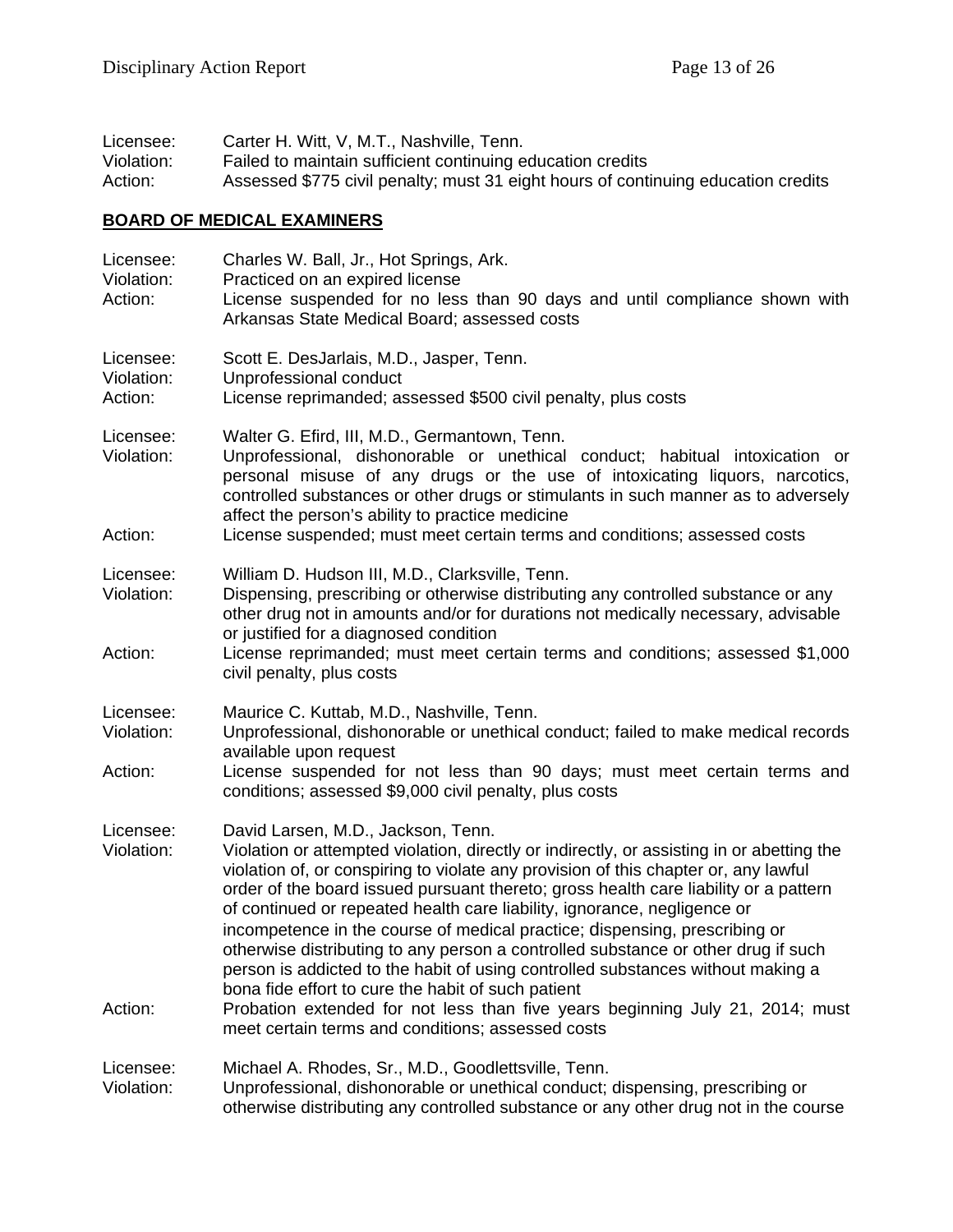of professional practice, or not in good faith to relieve pain and suffering, or not to cure an ailment, physical infirmity or disease, or in amounts and/or for durations not medically necessary, advisable or justified for a diagnosed condition; dispensing, prescribing or otherwise distributing to any person a controlled substance or other drug if such person is addicted to the habit of using controlled substances without making a bona fide effort to cure the habit of such patient Action: License placed on probation for five years; must meet certain terms and conditions; assessed \$12,500 civil penalty, plus costs

#### **MEDICAL LABORATORY BOARD**

| Licensee:                                             | Ronalda T. Martin, Lab Person, Rossville, Tenn.*                        |
|-------------------------------------------------------|-------------------------------------------------------------------------|
| Violation:                                            | Failed to maintain sufficient continuing education hours                |
| Action:                                               | Assessed \$440 civil penalty; must submit 30 continuing education hours |
| Licensee:                                             | Sherry W. Mazeall, Lab Person, Spring Hill, Tenn.*                      |
| Violation:                                            | Failed to meet the required hours of continuing education               |
| Action:                                               | License voluntarily surrendered                                         |
| *These individuals were disciplined on April 18, 2013 |                                                                         |

#### **BOARD OF NURSING**

| Licensee:<br>Violation:<br>Action: | Deborah Aboyade-Cole, R.N., Madison, Tenn.<br>Guilty of a crime<br>License revoked                                                                                                                                                                                                                                                                                                                         |
|------------------------------------|------------------------------------------------------------------------------------------------------------------------------------------------------------------------------------------------------------------------------------------------------------------------------------------------------------------------------------------------------------------------------------------------------------|
| Licensee:<br>Violation:<br>Action: | Charlena K. Adams, R.N., Hixson, Tenn.<br>Guilty of a crime; unfit or incompetent by reason of negligence, habits or other<br>cause; addicted to alcohol or drugs to the degree of interfering with nursing duties<br>License revoked; revocation stayed; license placed on probation to run concurrent<br>with monitoring contract already in place with the Tennessee Professional<br>Assistance Program |
| Licensee:<br>Violation:<br>Action: | Susan M. Atkin, R.N., Hermitage, Tenn.<br>Unlicensed practice of professional nursing<br>Assessed \$1,500 civil penalty                                                                                                                                                                                                                                                                                    |
| Licensee:<br>Violation:<br>Action: | Heidi R. Austin, R.N., Hendersonville, Tenn.<br>Unprofessional conduct<br>License voluntarily surrendered                                                                                                                                                                                                                                                                                                  |
| Licensee:<br>Violation:            | Kathy G. Badger, R.N., Crossville, Tenn.<br>Has violated or attempted to violate, directly or indirectly, or assisted in or abetted<br>the violation of, or conspired to violate, any provision of this chapter or any lawful<br>order of the board issued pursuant thereto                                                                                                                                |
| Action:                            | License voluntarily surrendered                                                                                                                                                                                                                                                                                                                                                                            |
| Licensee:<br>Violation:<br>Action: | Jeremy T. Bilbrey, R.N., Fairview, Tenn.<br>Per terms of Consent Order<br>Suspension lifted; license to remain in expired status until compliance with<br>reactivation of expired license                                                                                                                                                                                                                  |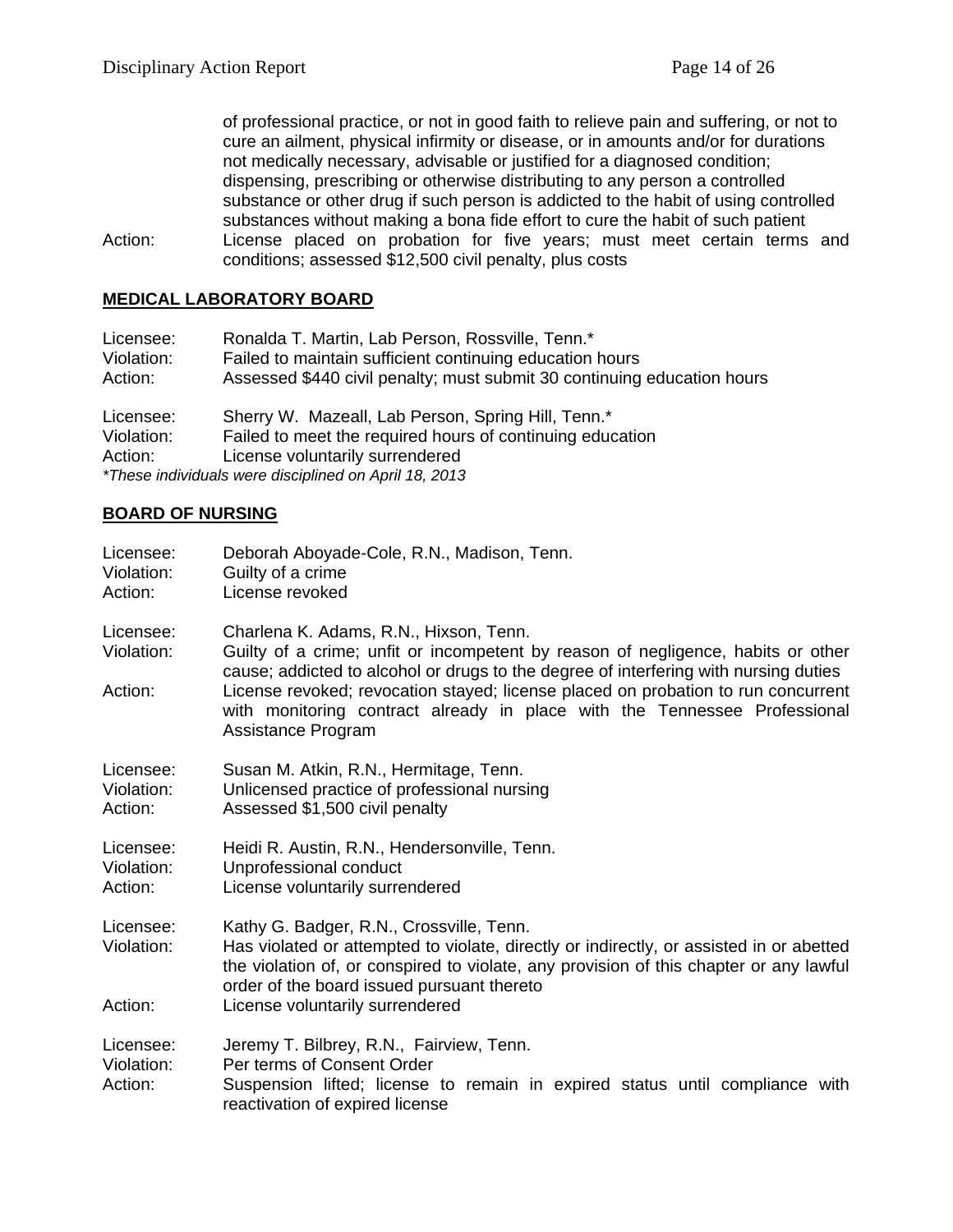| Licensee:<br>Violation:<br>Action: | Megan N. Bowman, R.N., Telford, Tenn.<br>Addicted to alcohol or drugs to the degree of interfering with nursing duties;<br>unprofessional conduct<br>License revoked; revocation stayed; license placed on probation with contract<br>already in place with the Tennessee Professional Assistance Program but no less<br>than three years  |
|------------------------------------|--------------------------------------------------------------------------------------------------------------------------------------------------------------------------------------------------------------------------------------------------------------------------------------------------------------------------------------------|
| Licensee:<br>Violation:<br>Action: | Angela E. Brock, L.P.N., Jackson, Tenn.<br>Addicted to alcohol or drugs to the degree of interfering with nursing duties;<br>unprofessional conduct<br>License revoked; revocation stayed; license suspended; must meet certain terms<br>and conditions                                                                                    |
| Licensee:<br>Violation:<br>Action: | Carol A. Brown, R.N., Hohenwald, Tenn.<br>Has violated or attempted to violate, directly or indirectly, or assisted in or abetted<br>the violation of, or conspired to violate, any provision of this chapter or any lawful<br>order of the board issued pursuant thereto<br>License revoked; assessed \$500 civil penalty, assessed costs |
| Licensee:<br>Violation:<br>Action: | Sherry D. Brown, R.N., Chattanooga, Tenn.<br>Guilty of a crime; unprofessional conduct<br>License reprimanded                                                                                                                                                                                                                              |
| Licensee:<br>Violation:<br>Action: | Terry K. Burchyett, R.N., Thompson's Station, Tenn.<br>Unfit or incompetent by reason of negligence, habits or other cause;<br>unprofessional conduct<br>License placed on probation for no less than two years; assessed \$2,000 civil<br>penalty; must meet certain terms and conditions                                                 |
| Licensee:<br>Violation:<br>Action: | Tammy E. (Ledford) Clemons, R.N., Monterey, Tenn.<br>Has violated or attempted to violate, directly or indirectly, or assisted in or abetted<br>the violation of, or conspired to violate, any provision of this chapter or any lawful<br>order of the board issued pursuant thereto<br>License revoked; assessed \$100, plus costs        |
| Licensee:<br>Violation:<br>Action: | Lisa A. Davids, R.N., Maryville, Tenn.<br>Has violated or attempted to violate, directly or indirectly, or assisted in or abetted<br>the violation of, or conspired to violate, any provision of this chapter or any lawful<br>order of the board issued pursuant thereto.<br>License revoked; assessed \$100 civil penalty, plus costs    |
| Licensee:<br>Violation:<br>Action: | Joshua C. Davis, R.N., Nashville, Tenn.<br>Unprofessional conduct<br>License revoked; revocation stayed; license placed on probation with contract<br>already in place with the Tennessee Professional Assistance Program but no less<br>than three years                                                                                  |
| Licensee:<br>Violation:<br>Action: | Lasondra J. Dennie, L.P.N., Dyersburg, Tenn.<br>Failed to pay student loan<br>License suspended                                                                                                                                                                                                                                            |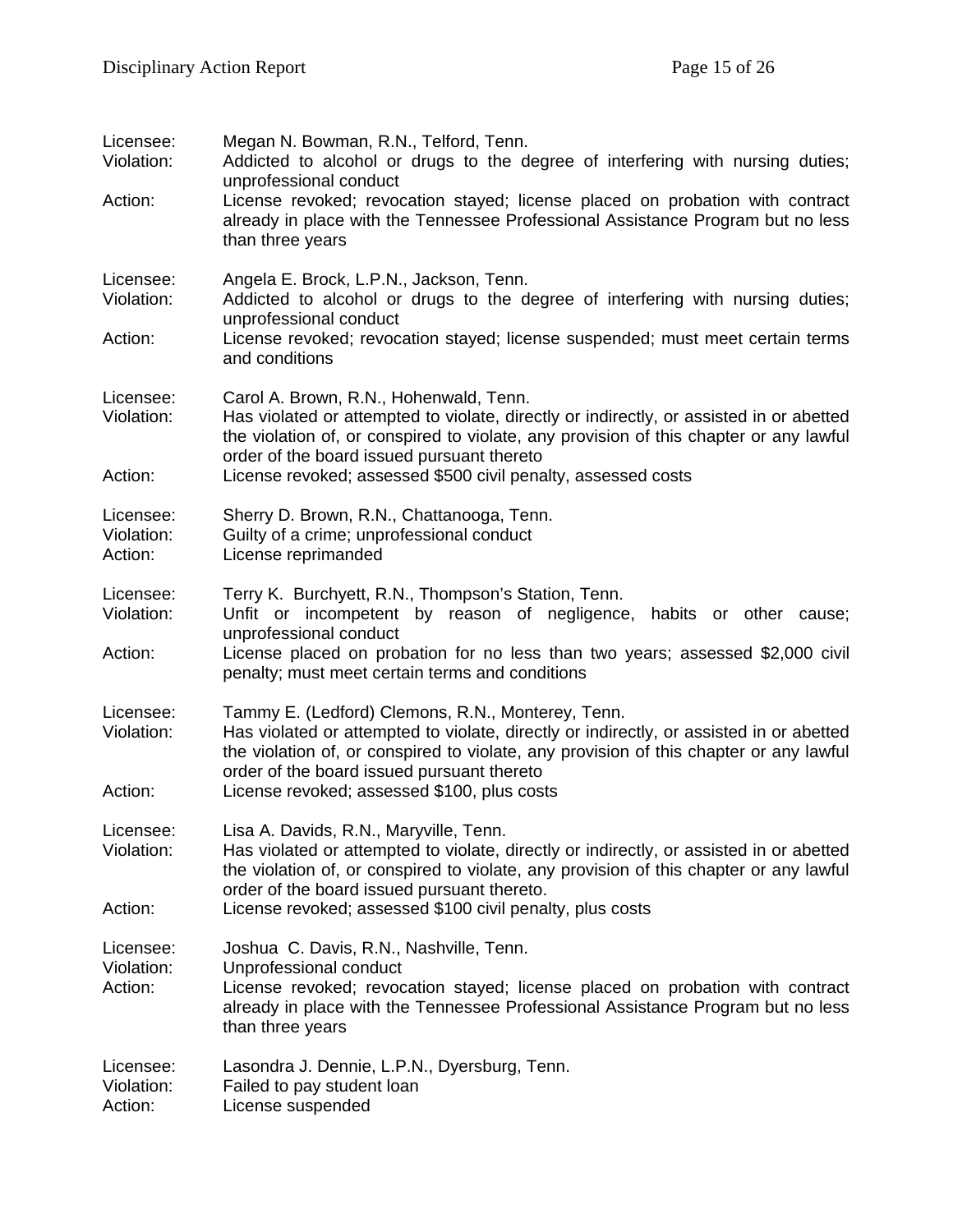| Licensee:<br>Violation:<br>Action: | Markeshe B. Ellison, L.P.N., Jackson, Tenn.<br>Unprofessional conduct; action taken by the state of Texas<br>License suspended; must meet certain terms and conditions; assessed costs                                                |
|------------------------------------|---------------------------------------------------------------------------------------------------------------------------------------------------------------------------------------------------------------------------------------|
| Licensee:<br>Violation:            | Mary F. Elmore, R.N., Memphis, Tenn.<br>Unfit or incompetent by reason of negligence, habits or other cause; addicted to<br>alcohol or drugs to the degree of interfering with nursing duties; unprofessional<br>conduct              |
| Action:                            | License revoked; revocation stayed; license suspended; must meet certain terms<br>and conditions                                                                                                                                      |
| Licensee:<br>Violation:<br>Action: | Leean C. Emmons, R.N., Sevierville, Tenn.<br>Action taken by the state of Arizona; unfit or incompetent by reason of negligence,<br>habits or other cause; unprofessional conduct<br>License voluntarily surrendered                  |
| Licensee:<br>Violation:            | Niki M. Foster, L.P.N., Nashville, Tenn.<br>Unfit or incompetent by reason of negligence habits or other cause; unprofessional<br>conduct                                                                                             |
| Action:                            | License revoked; revocation stayed; license suspended; must meet certain terms<br>and conditions                                                                                                                                      |
| Licensee:<br>Violation:            | Dana E. Freeze, R.N., Hornbeak, Tenn.<br>Unfit or incompetent by reason of negligence, habits or other cause;<br>unprofessional conduct                                                                                               |
| Action:                            | License revoked; revocation stayed; license suspended; must meet certain terms<br>and conditions                                                                                                                                      |
| Licensee:<br>Violation:            | Penny V. Garrett, L.P.N., Clarksville, Tenn.<br>Unfit or incompetent by reason of negligence habits or other cause; unprofessional<br>conduct                                                                                         |
| Action:                            | License revoked; revocation stayed; license suspended; must meet certain terms<br>and conditions                                                                                                                                      |
| Licensee:<br>Violation:            | Susan K. Gibbons, R.N., Telford, Tenn.<br>Unfit or incompetent by reason of negligence habits or other cause; unprofessional<br>conduct                                                                                               |
| Action:                            | License revoked; revocation stayed; license suspended; must meet certain terms<br>and conditions; assessed \$1,500 civil penalty, plus costs                                                                                          |
| Licensee:<br>Violation:<br>Action: | Vicki L. Glaze, R.N., Mason, Tenn.<br>Failed to pay student loan<br>License suspended                                                                                                                                                 |
| Individual:<br>Violation:          | Shannon N. Glazier, S.C. R.N., Johnson City, Tenn.<br>Unfit or incompetent by reason of negligence habits or other cause; addicted to<br>alcohol or drugs to the degree of interfering with nursing duties; unprofessional<br>conduct |
| Action:                            | Privilege to practice in Tennessee is revoked; cease and desist the practice of<br>nursing in the state of Tennessee                                                                                                                  |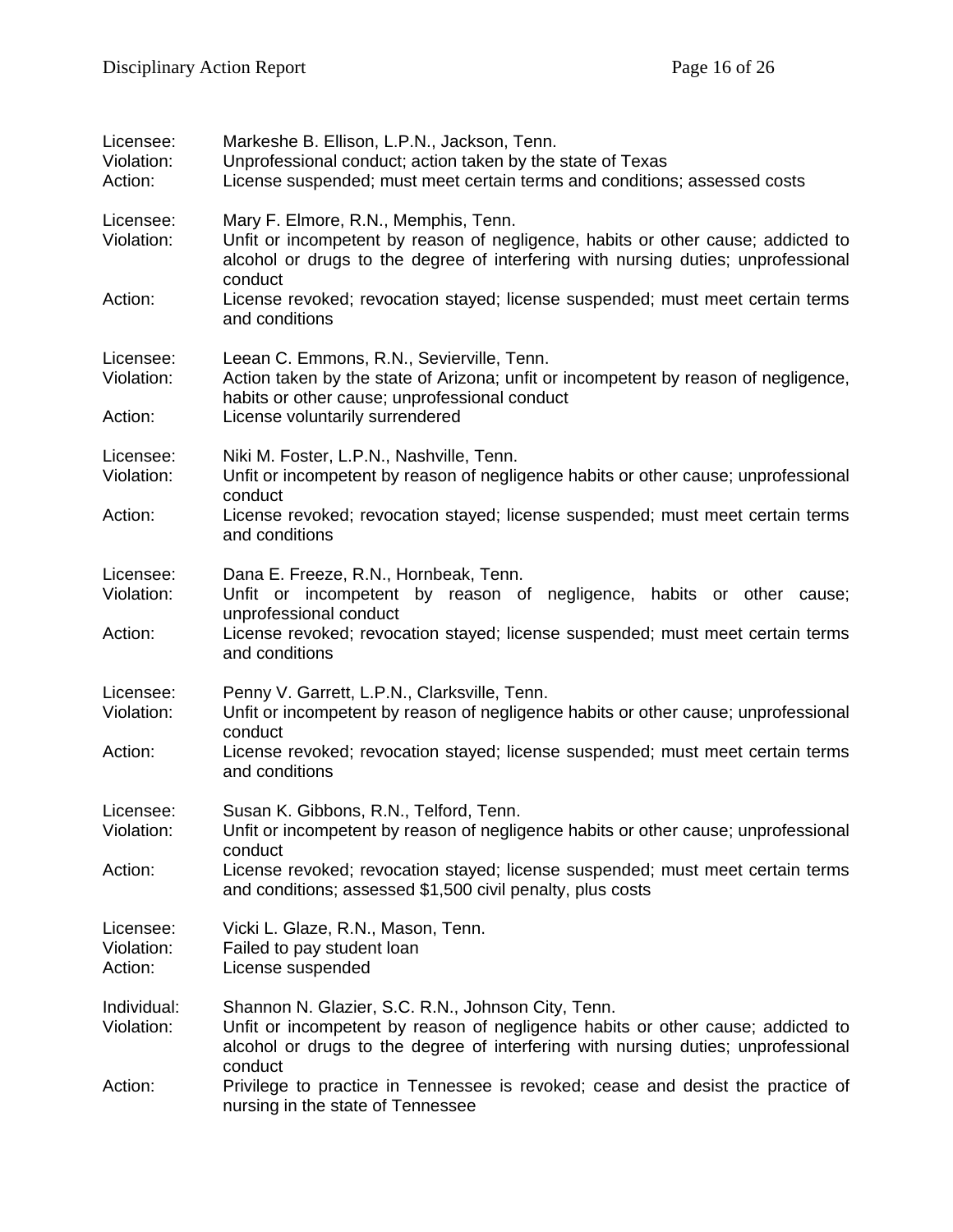| Licensee:<br>Violation:<br>Action: | Vicki L. Green, R.N., Whitwell, Tenn.<br>Failed to pay student loan<br>License suspended                                                                                                                                                                                |
|------------------------------------|-------------------------------------------------------------------------------------------------------------------------------------------------------------------------------------------------------------------------------------------------------------------------|
| Licensee:<br>Violation:            | Randy H. Halters, R.N., Nashville, Tenn.<br>Unfit or incompetent by reason of negligence, habits or other cause; addicted to<br>alcohol or drugs to the degree of interfering with nursing duties; unprofessional<br>conduct                                            |
| Action:                            | License revoked; revocation stayed; license placed on probation to run concurrent<br>with monitoring contract already in place with the Tennessee Professional<br>Assistance Program                                                                                    |
| Licensee:<br>Violation:            | Alison H. Harrison, R.N., Johnson City, Tenn.<br>Addicted to alcohol or drugs to the degree of interfering with nursing duties;<br>unprofessional conduct                                                                                                               |
| Action:                            | License revoked; revocation stayed; license placed on probation to run concurrent<br>with monitoring contract already in place with the Tennessee Professional<br>Assistance Program                                                                                    |
| Licensee:<br>Violation:            | Cathy F. Haynie, R.N., Elmwood, Tenn.<br>Guilty of a crime; addicted to alcohol or drugs to the degree of interfering with<br>nursing duties                                                                                                                            |
| Action:                            | License revoked; revocation stayed; license suspended; must meet certain terms<br>and conditions                                                                                                                                                                        |
| Licensee:<br>Violation:            | Rita A. Hilton, R.N., Memphis, Tenn.<br>Has violated or attempted to violate, directly or indirectly, or assisted in or abetted<br>the violation of, or conspired to violate, any provision of this chapter or any lawful<br>order of the board issued pursuant thereto |
| Action:                            | License suspended; must meet certain terms and conditions; assessed costs                                                                                                                                                                                               |
| Licensee:<br>Violation:            | Amanda Horton, L.P.N., Rogersville, Tenn.<br>Unfit or incompetent by reason of negligence, habits or other cause; addicted to<br>alcohol or drugs to the degree of interfering with nursing duties; unprofessional<br>conduct                                           |
| Action:                            | License voluntarily surrendered/revoked                                                                                                                                                                                                                                 |
| Licensee:<br>Violation:            | Ashley R. Howard, R.N., Morristown, Tenn.<br>Guilty of fraud or deceit in procuring or attempting to procure a license to practice<br>nursing; guilty of a crime; unfit or incompetent by reason of negligence, habits or<br>other cause; unprofessional conduct        |
| Action:                            | License revoked; revocation stayed; license suspended; must meet certain terms<br>and conditions                                                                                                                                                                        |
| Licensee:<br>Violation:            | Jodi L. Hudnall, R.N., Collierville, Tenn.<br>Unfit or incompetent by reason of negligence, habits or other cause; addicted to<br>alcohol or drugs to the degree of interfering with nursing duties                                                                     |
| Action:                            | License revoked; revocation stayed; license placed on probation to run concurrent<br>with monitoring contract already in place with the Tennessee Professional<br>Assistance Program                                                                                    |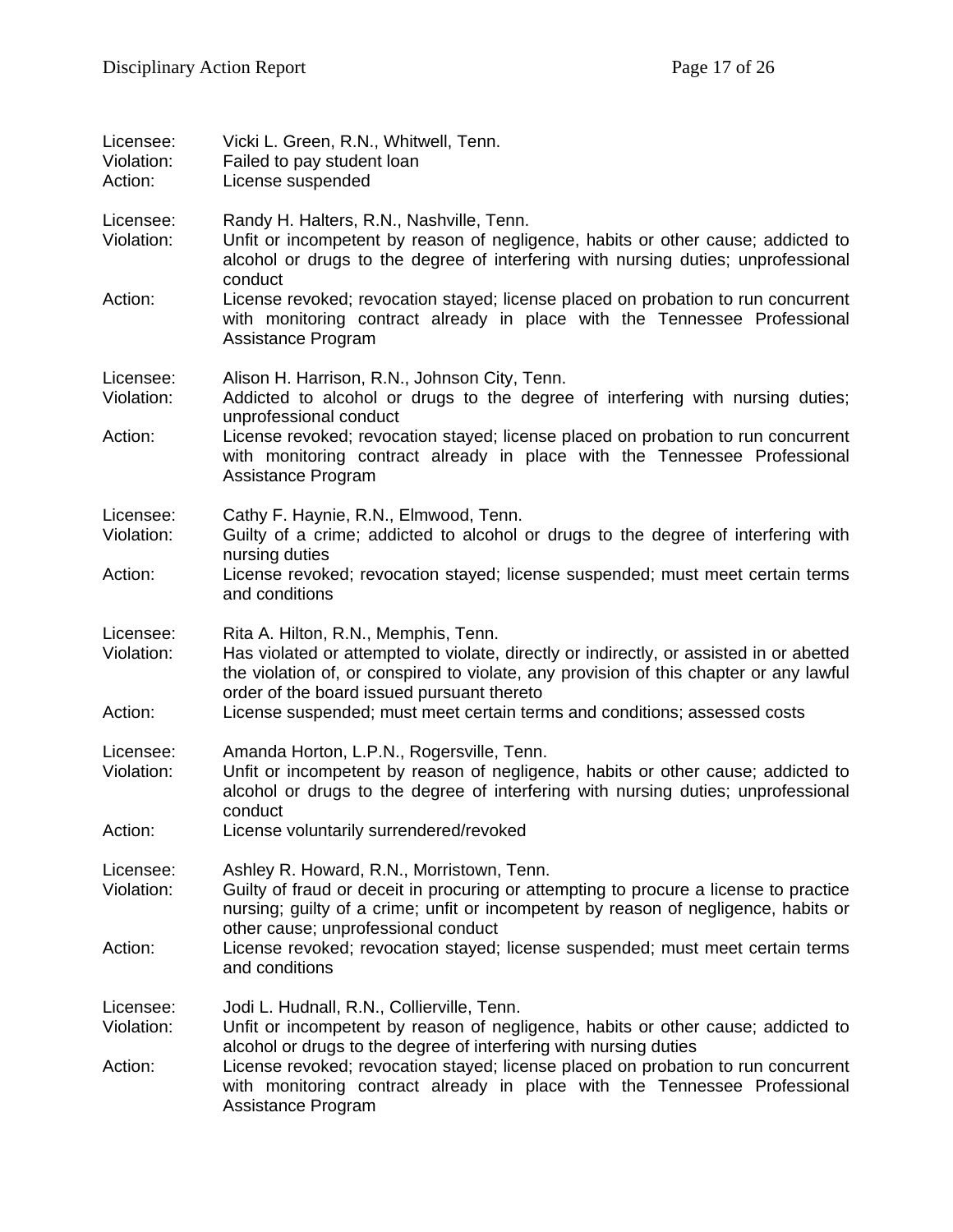| Licensee:<br>Violation:            | Heather M. Johnson, R.N, Smyrna, Tenn.<br>Unfit or incompetent by reason of negligence, habits or other cause; addicted to<br>alcohol or drugs to the degree of interfering with nursing duties; unprofessional<br>conduct                                                                                                                                                                                                                                                                           |
|------------------------------------|------------------------------------------------------------------------------------------------------------------------------------------------------------------------------------------------------------------------------------------------------------------------------------------------------------------------------------------------------------------------------------------------------------------------------------------------------------------------------------------------------|
| Action:                            | License revoked; revocation stayed; license suspended; must meet certain terms<br>and conditions                                                                                                                                                                                                                                                                                                                                                                                                     |
| Licensee:<br>Violation:<br>Action: | Linda F. Johnson, L.P.N., Nashville, Tenn.<br>Unprofessional conduct<br>License placed on probation for no less than one year; must meet certain terms<br>and conditions                                                                                                                                                                                                                                                                                                                             |
| Licensee:<br>Violation:<br>Action: | Susan D. Johnson, L.P.N., Dayton, Tenn.<br>Unprofessional conduct<br>License placed on probation for no less than one year; must meet certain terms<br>and conditions                                                                                                                                                                                                                                                                                                                                |
| Licensee:<br>Violation:<br>Action: | Jeremy S. Jolly, R.N., Murfreesboro, Tenn.<br>Unfit or incompetent by reason of negligence, habits or other cause;<br>unprofessional conduct; action taken by the state of Virginia<br>License placed on probation for no less than one year; must meet certain terms<br>and conditions                                                                                                                                                                                                              |
| Licensee:<br>Violation:<br>Action: | Lee T. Jones, L.P.N., Hendersonville, Tenn.<br>Guilty of a crime; unprofessional conduct<br>License voluntarily surrendered/revoked                                                                                                                                                                                                                                                                                                                                                                  |
| Licensee:<br>Violation:<br>Action: | Stephanie Linville, R.N., Pace, Fla.<br>Action taken by the state of Florida; unprofessional conduct<br>License suspended; must meet certain terms and conditions                                                                                                                                                                                                                                                                                                                                    |
| Licensee:<br>Violation:<br>Action: | Lisa M. Lisenbee, L.P.N., Oliver Springs, Tenn.<br>Guilty of a crime<br>License reprimanded; assessed \$500 civil penalty                                                                                                                                                                                                                                                                                                                                                                            |
| Licensee:<br>Violation:            | Traci D. Livingston, L.P.N., Roan Mountain, Tenn.<br>Guilty of a crime; unprofessional conduct; addicted to alcohol or drugs to the<br>degree of interfering with nursing duties                                                                                                                                                                                                                                                                                                                     |
| Action:                            | License revoked; revocation stayed; license suspended; must meet terms and<br>conditions                                                                                                                                                                                                                                                                                                                                                                                                             |
| Licensee:<br>Violation:<br>Action: | John B. Maholland, R.N., Ashland City, Tenn.<br>Unfit or incompetent by reason of negligence, habits or other cause; addicted to<br>alcohol or drugs to the degree of interfering with nursing duties; unprofessional<br>conduct; has violated or attempted to violate, directly or indirectly, or assisted in or<br>abetted the violation of, or conspired to violate, any provision of this chapter or any<br>lawful order of the board issued pursuant thereto<br>License voluntarily surrendered |
| Licensee:                          | Julie Martin, R.N., Germantown, Tenn.                                                                                                                                                                                                                                                                                                                                                                                                                                                                |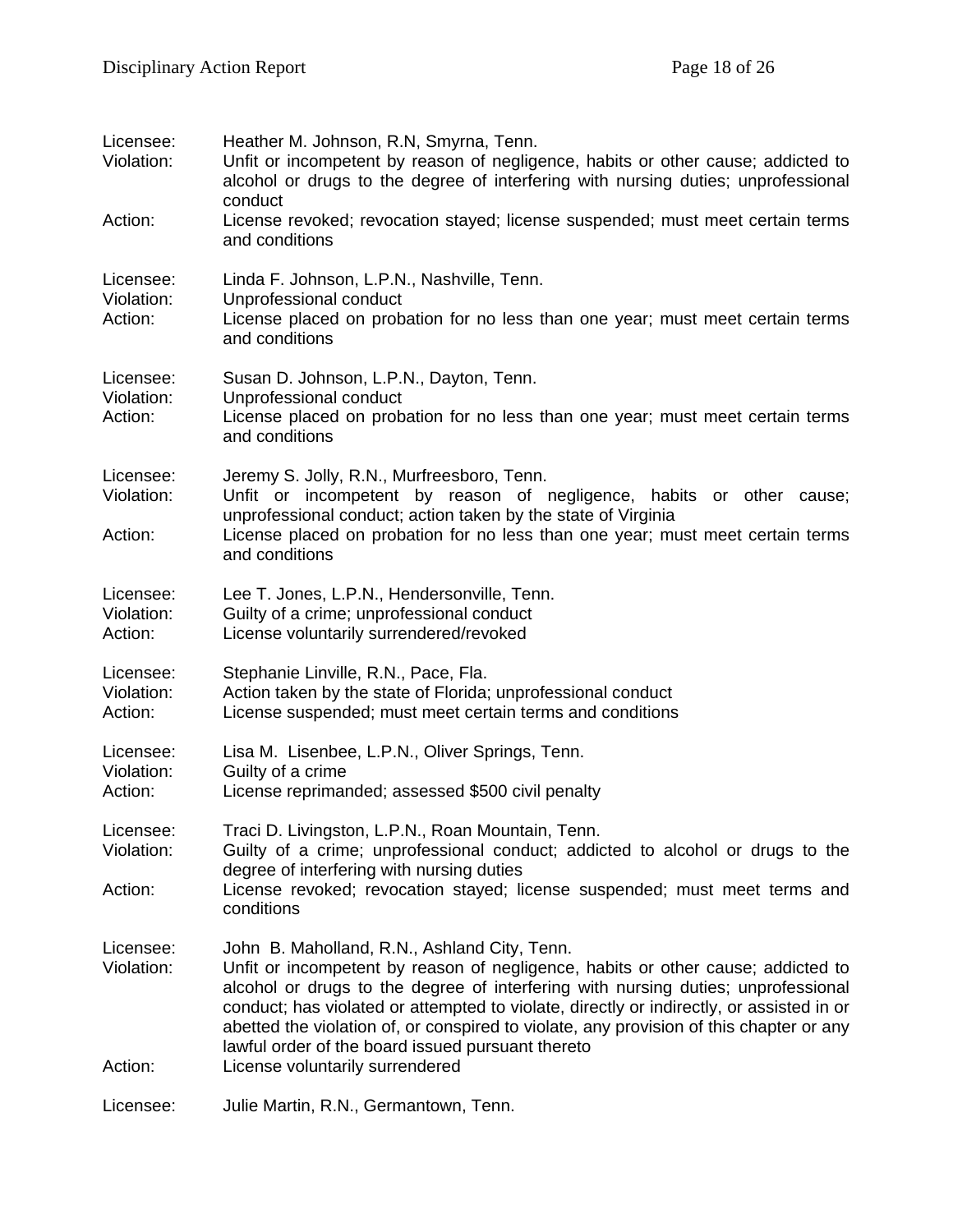| Violation:<br>Action:              | Has violated or attempted to violate, directly or indirectly, or assisted in or abetted<br>the violation of, or conspired to violate, any provision of this chapter or any lawful<br>order of the board issued pursuant thereto<br>License revoked        |
|------------------------------------|-----------------------------------------------------------------------------------------------------------------------------------------------------------------------------------------------------------------------------------------------------------|
| Licensee:<br>Violation:<br>Action: | Shenia N. Martin, R.N., Memphis, Tenn.<br>Guilty of a crime<br>License suspended; must meet certain terms and conditions                                                                                                                                  |
| Licensee:<br>Violation:<br>Action: | Mary McGee, R.N., Killen, Ala.<br>Guilty of a crime; addicted to alcohol or drugs to the degree of interfering with<br>nursing duties; unprofessional conduct<br>License revoked; revocation stayed; license suspended; must meet terms and<br>conditions |
| Licensee:<br>Violation:<br>Action: | Cristina Coleman McIntyre, R.N., Memphis, Tenn.<br>Addicted to alcohol or drugs to the degree of interfering with nursing duties;<br>unprofessional conduct<br>License revoked; revocation stayed; license suspended; must meet terms and<br>conditions   |
| Licensee:<br>Violation:<br>Action: | Dina A. Miller, L.P.N., Belfair, Wash.<br>Unprofessional conduct; action taken by the state of Washington<br>License revoked; assessed costs                                                                                                              |
| Licensee:<br>Violation:<br>Action: | Lauren F. Moon, R.N., Fayetteville, Tenn.<br>Unfit or incompetent by reason of negligence, habits or other cause;<br>unprofessional conduct<br>License placed on probation for one year; must meet certain terms and conditions                           |
| Licensee:<br>Violation:<br>Action: | Kristine Olson-Harley, R.N., Bristol, Va.<br>Unprofessional conduct<br>License revoked                                                                                                                                                                    |
| Licensee:<br>Violation:<br>Action: | Amrish Patel, R.N., Germantown, Tenn.<br>Unprofessional conduct<br>License revoked; revocation stayed; license placed on probation to run concurrent<br>with monitoring contract already in place with the Tennessee Professional<br>Assistance Program   |
| Licensee:<br>Violation:            | Kimberly L. Patterson, R.N., Greeneville, Tenn.<br>Unfit or incompetent by reason of negligence, habits or other cause; addicted to<br>alcohol or drugs to the degree of interfering with nursing duties; unprofessional<br>conduct                       |
| Action:                            | License revoked; revocation stayed; license placed on probation to run concurrent<br>with monitoring contract already in place with the Tennessee Professional<br>Assistance Program                                                                      |
| Licensee:<br>Violation:            | Jamie B. Poston, R.N., Bristol, Tenn.<br>Unfit or incompetent by reason of negligence, habits or other cause; addicted to<br>alcohol or drugs to the degree of interfering with nursing duties; unprofessional                                            |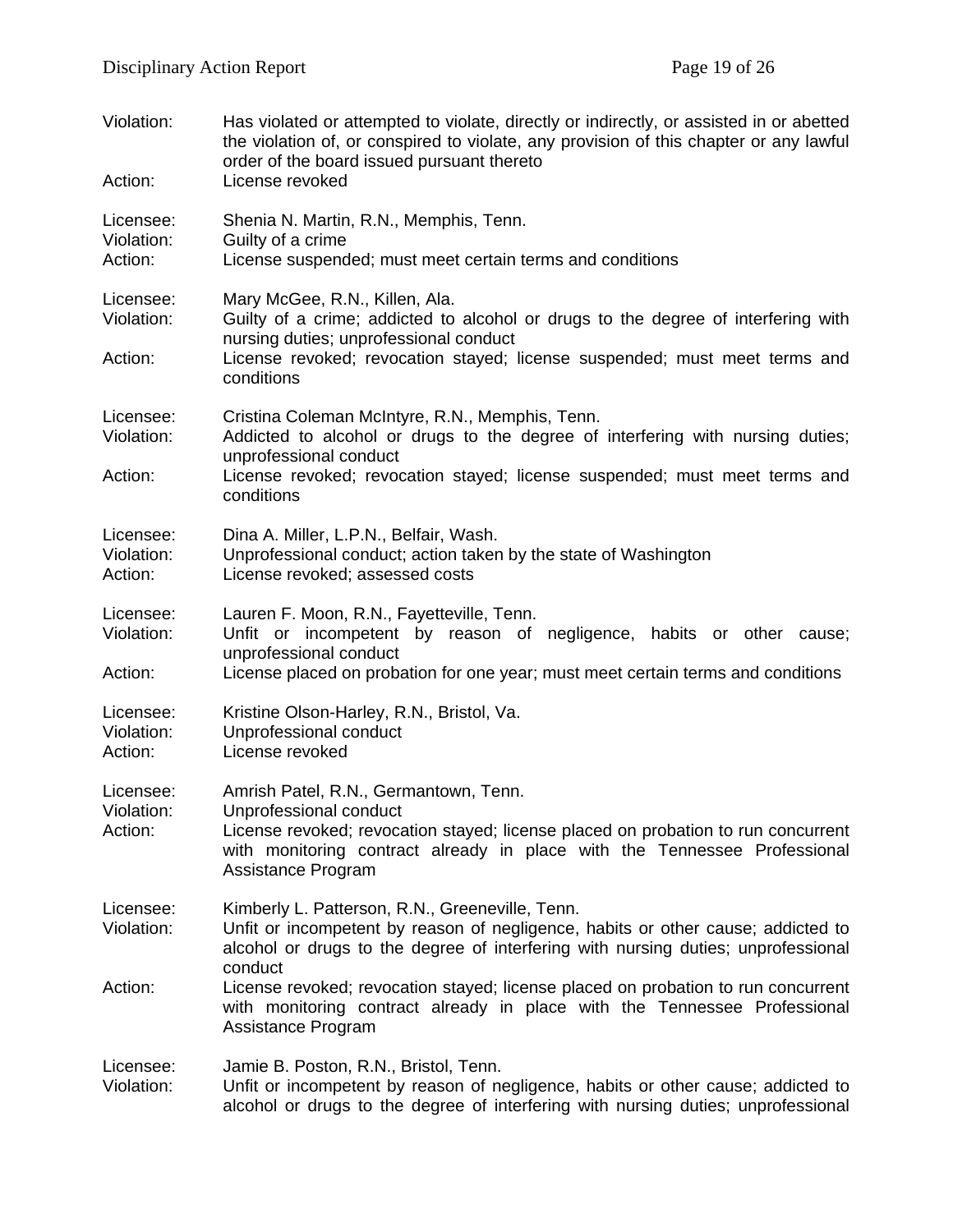| Action:                            | conduct<br>License revoked; revocation stayed; license suspended; must meet certain terms<br>and conditions                                                                                                                                                                                                                              |
|------------------------------------|------------------------------------------------------------------------------------------------------------------------------------------------------------------------------------------------------------------------------------------------------------------------------------------------------------------------------------------|
| Licensee:<br>Violation:<br>Action: | Jennie L. Rawls, R.N., Murfreesboro, Tenn.<br>Unfit or incompetent by reason of negligence, habits or other cause; addicted to<br>alcohol or drugs to the degree of interfering with nursing duties; unprofessional<br>conduct<br>License revoked; revocation stayed; license placed on probation to run concurrent                      |
|                                    | with monitoring contract already in place with the Tennessee Professional<br>Assistance Program                                                                                                                                                                                                                                          |
| Licensee:<br>Violation:<br>Action: | Hali D. Sanders, L.P.N., McEwen, Tenn.<br>Failed to pay student loan<br>License suspended                                                                                                                                                                                                                                                |
| Licensee:<br>Violation:<br>Action: | Stacey P. Scott, R.N., Millington, Tenn.<br>Has violated or attempted to violate, directly or indirectly, or assisted in or abetted<br>the violation of, or conspired to violate, any provision of this chapter or any lawful<br>order of the board issued pursuant thereto<br>License revoked; assessed \$100 civil penalty, plus costs |
| Licensee:<br>Violation:<br>Action: | Tabatha S. Shepherd, R.N., Clarksville, Tenn.<br>Unfit or incompetent by reason of negligence, habits or other cause; addicted to<br>alcohol or drugs to the degree of interfering with nursing duties; unprofessional<br>conduct<br>License revoked; revocation stayed; license suspended; must meet certain terms                      |
|                                    | and conditions                                                                                                                                                                                                                                                                                                                           |
| Licensee:<br>Violation:<br>Action: | Felicia L. Shoemaker, L.P.N., Memphis, Tenn.<br>Unprofessional conduct<br>License placed on probation for a period of one year; assessed costs                                                                                                                                                                                           |
| Licensee:<br>Violation:<br>Action: | Jessica L. Simpson, L.P.N., Madisonville, Tenn.<br>Failed to pay student loan<br>License suspended                                                                                                                                                                                                                                       |
| Licensee:<br>Violation:<br>Action: | Brooke M. Sissom, R.N., Shelbyville, Tenn.<br>Guilty of a crime; unfit or incompetent by reason of negligence, habits or other<br>cause; unprofessional conduct<br>License revoked; assessed \$6,000 civil penalty, plus costs                                                                                                           |
| Licensee:<br>Violation:<br>Action: | Katrina S. Smith, L.P.N., Lawrenceburg, Tenn.<br>Failed to pay student loan<br>License suspended                                                                                                                                                                                                                                         |
| Licensee:<br>Violation:<br>Action: | Misty Bentley Snow, L.P.N., Trenton, Tenn.<br>Guilty of a crime; unprofessional conduct<br>License voluntarily surrendered                                                                                                                                                                                                               |
| Individual:                        | Lisa Jones Statzer, Virginia R.N. License, Abingdon, Va.                                                                                                                                                                                                                                                                                 |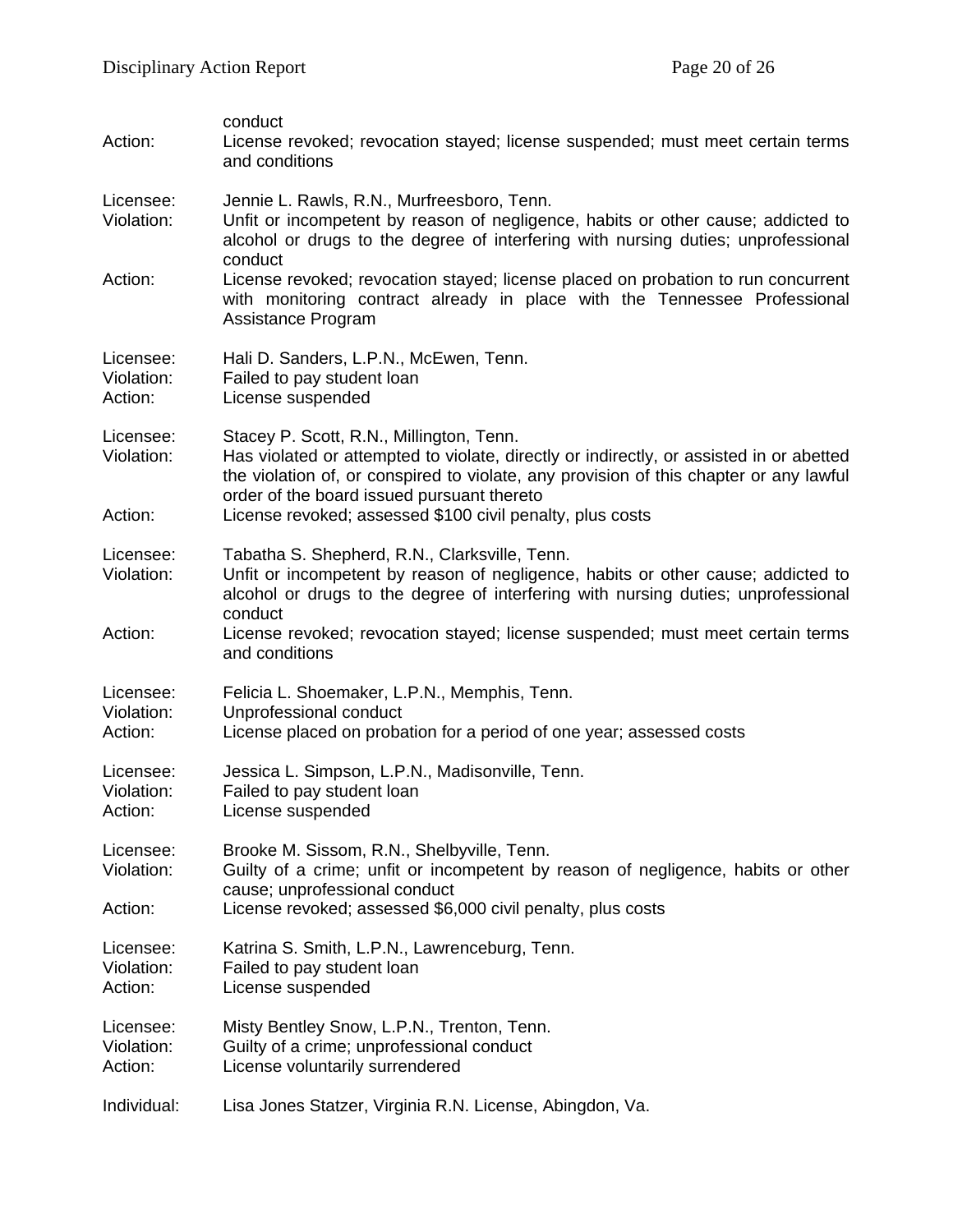| Violation:<br>Action:              | Unprofessional conduct<br>Privilege to practice in Tennessee revoked; cease and desist the practice of<br>nursing in the state of Tennessee                                                                                                                                |
|------------------------------------|----------------------------------------------------------------------------------------------------------------------------------------------------------------------------------------------------------------------------------------------------------------------------|
| Licensee:<br>Violation:            | Stephanie L. Stone, L.P.N., Nashville, Tenn.<br>Unfit or incompetent by reason of negligence, habits or other cause;                                                                                                                                                       |
| Action:                            | unprofessional conduct<br>License placed on probation for one year; must meet certain terms and conditions;<br>assessed \$500 civil penalty                                                                                                                                |
| Licensee:<br>Violation:            | Joseph A. Tallant, R.N., Chattanooga, Tenn.<br>Addicted to alcohol or drugs to the degree of interfering with nursing duties;<br>unprofessional conduct; guilty of a crime                                                                                                 |
| Action:                            | License revoked; revocation stayed; license suspended; must meet certain terms<br>and conditions                                                                                                                                                                           |
| Licensee:<br>Violation:            | Landen Thorpe, L.P.N., Murfreesboro, Tenn.<br>Guilty of a crime; unfit or incompetent by reason of negligence, habits or other<br>cause; addicted to alcohol or drugs to the degree of interfering with nursing duties;<br>unprofessional conduct;                         |
| Action:                            | License revoked; revocation stayed; license suspended; must meet certain terms<br>and conditions                                                                                                                                                                           |
| Licensee:<br>Violation:<br>Action: | Ashlee A. Wagner, L.P.N., Kingsport, Tenn.<br>Guilty of a crime; unfit or incompetent by reason of negligence, habits or other<br>cause; unprofessional conduct<br>License revoked; assessed \$100 civil penalty, plus costs                                               |
|                                    |                                                                                                                                                                                                                                                                            |
| Individual:<br>Violation:          | Jordan L. Wagoner, Kentucky R.N. License, Russellville, Ky.<br>Unfit or incompetent by reason of negligence, habits or other cause;<br>unprofessional conduct                                                                                                              |
| Action:                            | Privilege to practice revoked; cease and desist from practicing in the state of<br>Tennessee; assessed costs                                                                                                                                                               |
| Licensee:<br>Violation:            | Susan M. Walker, L.P.N., Woodbury, Tenn.<br>Guilty of fraud or deceit in procuring or attempting to procure a license to practice<br>nursing; guilty of a crime; unfit or incompetent by reason of negligence, habits or<br>other cause                                    |
| Action:                            | License revoked                                                                                                                                                                                                                                                            |
| Licensee:<br>Violation:            | Maria D. Welch, R.N., Crossville, Tenn.<br>Has violated or attempted to violate, directly or indirectly, or assisted in or abetted<br>the violation of, or conspired to violate, any provision of this chapter or any lawful<br>order of the board issued pursuant thereto |
| Action:                            | License voluntarily surrendered; assessed \$100 civil penalty, plus costs                                                                                                                                                                                                  |
| Licensee:<br>Violation:            | Regina C. Wilhoit, R.N., Mosheim, Tenn.<br>Addicted to alcohol or drugs to the degree of interfering with nursing duties;<br>unprofessional conduct                                                                                                                        |
| Action:                            | License revoked; revocation stayed; license suspended; must meet certain terms<br>and conditions                                                                                                                                                                           |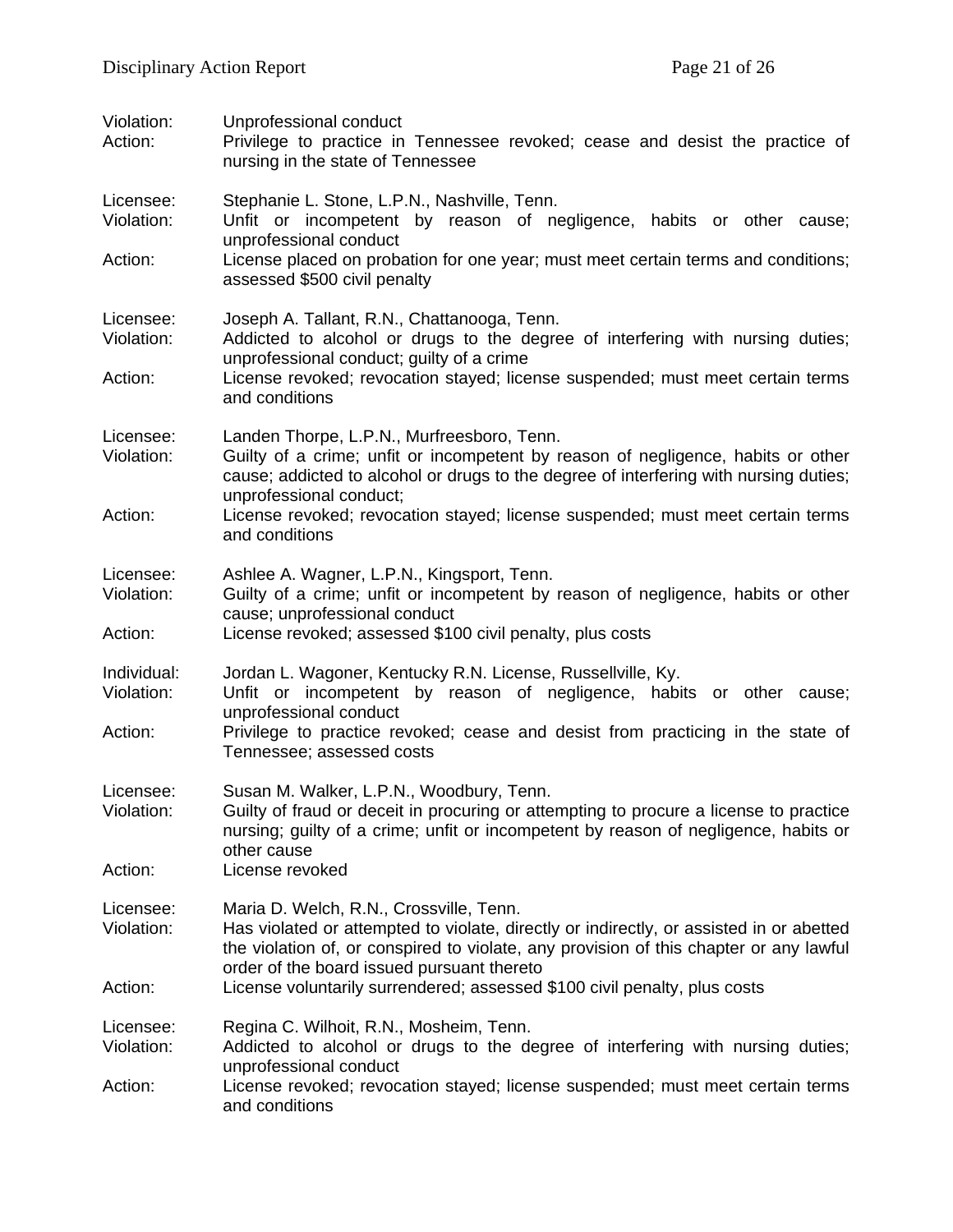- Licensee: Jennifer L. Ziemianin, R.N., Bartlett, Tenn.
- Violation: Unfit or incompetent by reason of negligence, habits or other cause; addicted to alcohol or drugs to the degree of interfering with nursing duties; unprofessional conduct
- Action: License voluntarily surrendered/revoked
- Licensee: Rachel M. Zwarton, L.P.N., Shelbyville, Tenn.
- Violation: Unprofessional conduct; has violated or attempted to violate, directly or indirectly, or assisted in or abetted the violation of, or conspired to violate, any provision of this chapter or any lawful order of the board issued pursuant thereto.
- Action: License voluntarily surrendered; assessed \$1,000 civil penalty, plus costs

## **BOARD OF OSTEOPATHIC EXAMINERS**

- Licensee: Gary D. O'Shaughnessy, III, D.O., Knoxville, Tenn.<br>Violation: Violation or attempted violation. directly or indirectly
- Violation or attempted violation, directly or indirectly, or assisting in or abetting the violation of, or conspiring to violate, any provision of this chapter or any lawful order of the board issued pursuant thereto or any criminal statute of the state of Tennessee
- Action: License surrendered; must meet certain terms and conditions before reapplying for licensure; assessed costs

#### **BOARD OF OSTEOPATHIC EXAMINERS COUNCIL OF CERTIFIED PROFESSIONAL MIDWIFERY**

Licensee: Carolyn Drake, CPM-TN, Chattanooga, Tenn.

- Violation: Has violated or attempted to violate, directly or indirectly, or assisted in or abetted the violation of, or conspired to violate, any provision of this chapter or any lawful order of the board issued pursuant thereto
- Action: Must meet certain terms and conditions; assessed \$1,000 civil penalty, plus costs

## **BOARD OF PHARMACY**

Licensee: Lakesha Adams, R.T., Memphis, Tenn. Violation: Dishonorable, immoral, unethical, illegal and/or unprofessional conduct Action: Registration revoked Licensee: Jonathan B. Barnett, D.Ph., Harrison, Tenn.<br>Violation: Addicted to the use of alcohol. narcotics or Addicted to the use of alcohol, narcotics or other drugs; exhibited an incapacity of a nature that prevents a pharmacist from engaging in the practice of pharmacy with reasonable skill, confidence and safety to the public; dishonorable, immoral, unethical, illegal and/or unprofessional conduct Action: License voluntarily surrendered Licensee: Sharonda L. Bass, D.Ph., Mt. Juliet, Tenn. Failed to have an individual properly licensed with the board while performing duties of a registered pharmacy technician; failed to return or destroy all outdated, defective, or deteriorated prescription drugs and devices and related materials; except that the destruction of controlled substances listed in any schedule shall be performed by a board-approved agent or vendor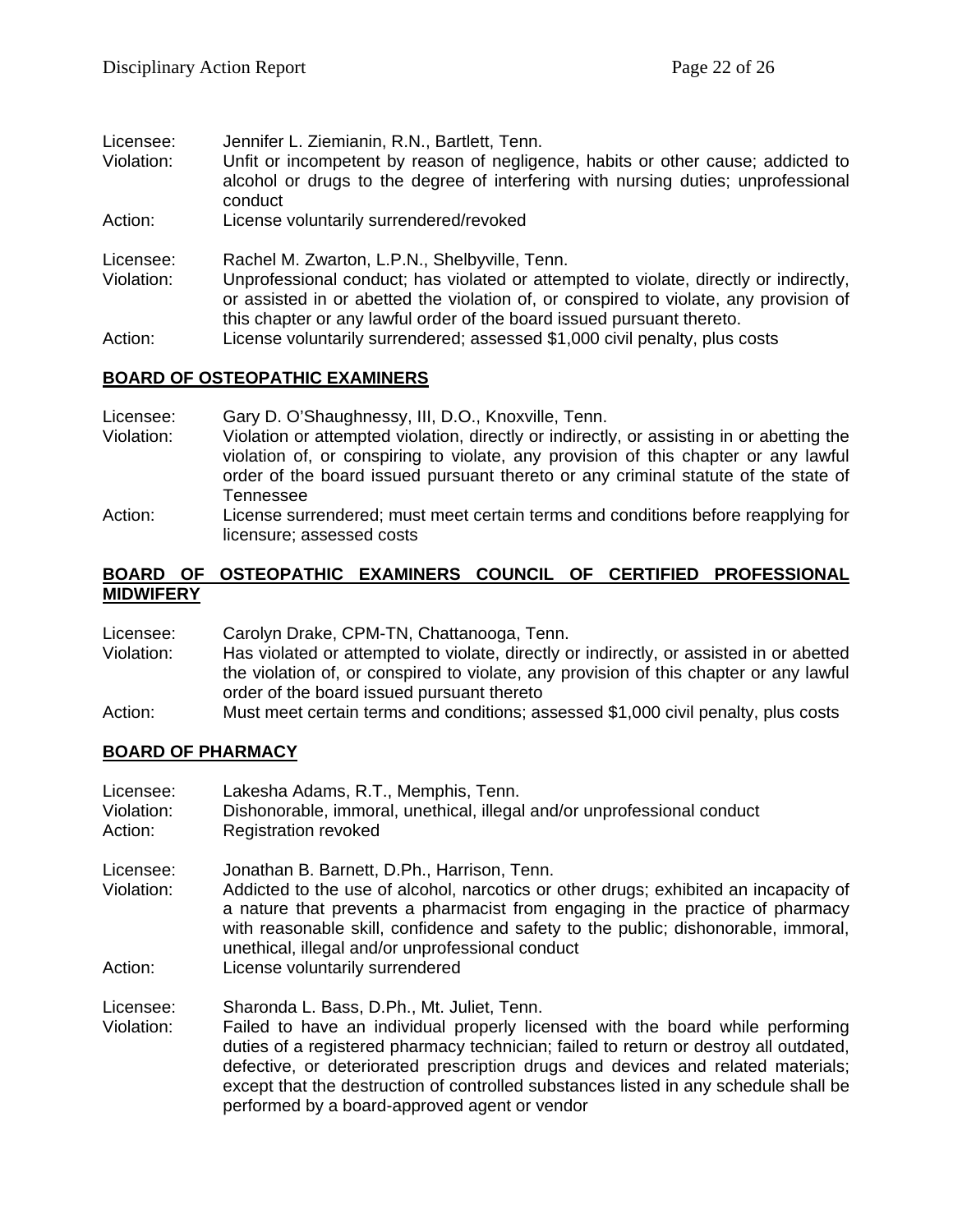| Action:                            | License placed on probation for two years; must meet certain terms and<br>conditions; assessed \$1,100 civil penalty                                                                                                                                                                                                                        |
|------------------------------------|---------------------------------------------------------------------------------------------------------------------------------------------------------------------------------------------------------------------------------------------------------------------------------------------------------------------------------------------|
| Licensee:<br>Violation:<br>Action: | Richard A. Bidwell, D.Ph., Knoxville, Tenn.<br>Failed to provide patient counseling to ten patients for new and refilled<br>prescriptions<br>Assessed \$1,000 civil penalty                                                                                                                                                                 |
| Licensee:                          | Tonya S. Burress, D.Ph., Collierville, Tenn.                                                                                                                                                                                                                                                                                                |
| Violation:                         | Practicing on an expired license                                                                                                                                                                                                                                                                                                            |
| Action:                            | Assessed \$1,500 civil penalty; must meet certain terms and conditions                                                                                                                                                                                                                                                                      |
| Licensee:<br>Violation:<br>Action: | CVS Pharmacy #7630, Portland Tenn.<br>Staff failed to perform patient counseling to seven patients or patient caregivers on<br>new and refill prescription in accordance with board rules<br>Assessed \$1,000 civil penalty; must submit an acceptable, store specific,<br>corrective plan of action that addresses the failure to counsel. |
| Licensee:<br>Violation:<br>Action: | Gina S. Flomberg, D.Ph., Knoxville, Tenn.<br>Failed to have an individual register as a pharmacy technician while performing<br>duties as a registered pharmacy technician<br>Assessed \$800 civil penalty                                                                                                                                  |
| Licensee:                          | Marla D. Gant, R.T., Eads, Tenn.                                                                                                                                                                                                                                                                                                            |
| Violation:                         | Dishonorable, immoral, unethical, illegal and/or unprofessional conduct                                                                                                                                                                                                                                                                     |
| Action:                            | <b>Registration revoked</b>                                                                                                                                                                                                                                                                                                                 |
| Licensee:                          | Sheila G. Gilliland, D.Ph., Olive Branch, Miss.                                                                                                                                                                                                                                                                                             |
| Violation:                         | Dishonorable, immoral, unethical, illegal and/or unprofessional conduct                                                                                                                                                                                                                                                                     |
| Action:                            | License placed on probation for two years; assessed \$2,000 civil penalty                                                                                                                                                                                                                                                                   |
| Licensee:                          | R. Renee Hammons, D.Ph., Bartlett, Tenn.                                                                                                                                                                                                                                                                                                    |
| Violation:                         | Dishonorable, immoral, unethical, illegal and/or unprofessional conduct                                                                                                                                                                                                                                                                     |
| Action:                            | License voluntarily surrendered                                                                                                                                                                                                                                                                                                             |
| Licensee:<br>Violation:<br>Action: | Ryan K. Hollingsworth, D.Ph., Whitesburg, Tenn.<br>Failed to have an individual register while performing duties as a registered<br>pharmacy technician<br>Assessed \$400 civil penalty                                                                                                                                                     |
| Licensee:                          | Holston Valley Medical Center, Kingsport, Tenn.                                                                                                                                                                                                                                                                                             |
| Violation:                         | Operated a noncompliant biologic safety cabinet                                                                                                                                                                                                                                                                                             |
| Action:                            | Assessed \$3,000 civil penalty                                                                                                                                                                                                                                                                                                              |
| Licensee:                          | Jefferson Compounding Center, Oak Ridge, Tenn.                                                                                                                                                                                                                                                                                              |
| Violation:                         | Failed to remove out of date and deteriorated drugs from the pharmacy shelves                                                                                                                                                                                                                                                               |
| Action:                            | Assessed \$5,100 civil penalty; must meet certain terms and conditions                                                                                                                                                                                                                                                                      |
| Licensee:<br>Violation:            | Trudy A., Jones, D.Ph., Eads, Tenn.<br>Failed to have an individual register with the board while performing duties as a<br>registered pharmacy technician                                                                                                                                                                                  |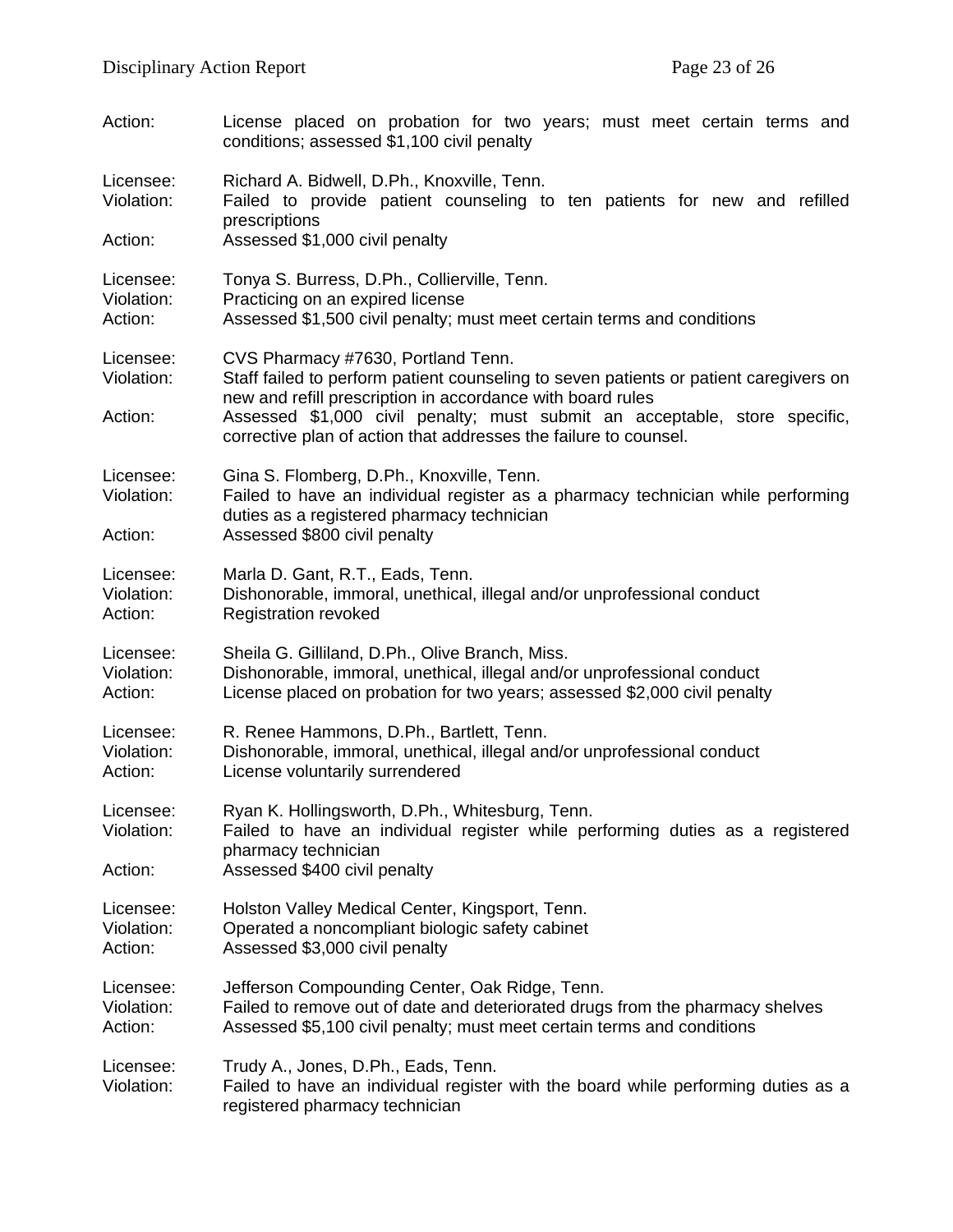| Action:                            | Assessed \$1,500 civil penalty                                                                                                                                                                        |
|------------------------------------|-------------------------------------------------------------------------------------------------------------------------------------------------------------------------------------------------------|
| Licensee:<br>Violation:            | Nathan McKellips, R.T., Nashville, Tenn.<br>Failed to properly register with the board as a pharmacy technician while<br>performing duties as a registered pharmacy technician                        |
| Action:                            | Assessed \$100 civil penalty                                                                                                                                                                          |
| Licensee:<br>Violation:<br>Action: | The Medicine Shoppe #2, Rogersville, Tenn.<br>Failed to remove out of date and deteriorated drugs from the pharmacy shelves<br>Assessed \$5,200 civil penalty; must meet certain terms and conditions |
| Licensee:                          | Medisca, Inc, #1188, Plattsburgh, NY, #2815, Las Vegas, Nev., #3351, Irving<br>Texas.                                                                                                                 |
| Violation:<br>Action:              | Action taken by the states of Rhode Island and Illinois<br>License placed on indefinite probation; must meet certain terms and conditions                                                             |
| Licensee:<br>Violation:<br>Action: | Minnis Drug Store, Inc., Morristown, Tenn.<br>Failed to remove out of date and deteriorated drugs from the pharmacy shelves<br>Assessed \$6,900 civil penalty; must meet certain terms and conditions |
| Licensee:<br>Violation:            | Thomas R. Mooney, D.Ph., Johnson City, Tenn.<br>Failed to have an individual register with the board while performing duties as a<br>registered pharmacy technician                                   |
| Action:                            | Assessed \$900 civil penalty                                                                                                                                                                          |
| Licensee:<br>Violation:            | Kimyada C. Nelson, R.T., Pulaski, Tenn.<br>Failed to properly register with the board as a pharmacy technician while<br>performing duties as registered pharmacy technician                           |
| Action:                            | Assessed \$100 civil penalty                                                                                                                                                                          |
| Licensee:<br>Violation:<br>Action: | Wendy M. Turner, R.T., Murfreesboro, Tenn.<br>Dishonorable, immoral, unethical, illegal and/or unprofessional conduct<br><b>Registration revoked</b>                                                  |

# **BOARD OF PHYSICAL THERAPY**

| Licensee:<br>Violation:<br>Action: | Stephanie R. Addison, P.T., Chattanooga, Tenn.<br>Failed to maintain sufficient continuing education credits<br>License suspended for 45 days; assessed \$3,000 civil penalty; must submit 30<br>continuing education credits |
|------------------------------------|-------------------------------------------------------------------------------------------------------------------------------------------------------------------------------------------------------------------------------|
| Licensee:                          | Henry B. Canaman, P.T., Franklin, Tenn.                                                                                                                                                                                       |
| Violation:                         | Failed to maintain sufficient continuing education credits                                                                                                                                                                    |
| Action:                            | Assessed \$400 civil penalty; must submit four continuing education credits                                                                                                                                                   |
| Licensee:                          | Julie A. Evans, P.T.A., Nashville, Tenn.                                                                                                                                                                                      |
| Violation:                         | Practicing on an expired license                                                                                                                                                                                              |
| Action:                            | Assessed \$300 civil penalty                                                                                                                                                                                                  |
| Licensee:                          | Vanessa A. Gilchrest, P.T.A., Memphis, Tenn.                                                                                                                                                                                  |
| Violation:                         | Failed to maintain sufficient continuing education credits                                                                                                                                                                    |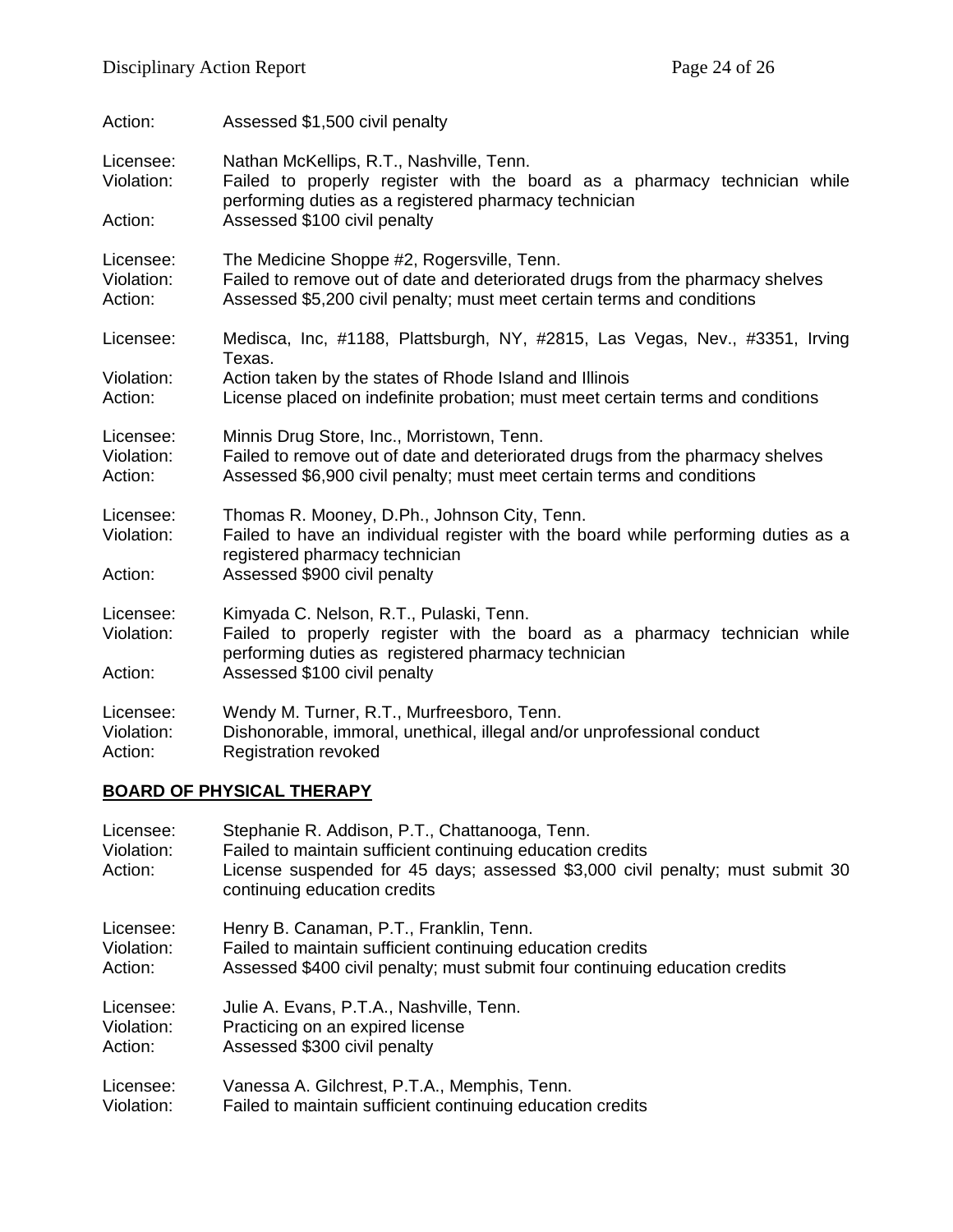Action: Assessed \$400 civil penalty; must submit four continuing education credits

| Licensee:  | Jean M. Just, P.T., Panama City, Fla.                                       |
|------------|-----------------------------------------------------------------------------|
| Violation: | Failed to maintain sufficient continuing education credits                  |
| Action:    | Assessed \$400 civil penalty; must submit four continuing education credits |

#### **BOARD OF PODIATRIC MEDICAL EXAMINERS**

| Licensee:  | Brandi G. Bean, Podiatric X-Ray Operator, Cookeville, Tenn.               |
|------------|---------------------------------------------------------------------------|
| Violation: | Practicing on an expired license                                          |
| Action:    | Assessed \$200 civil penalty                                              |
| Licensee:  | Stephen J. Chapman, D.P.M., Cookeville, Tenn.                             |
| Violation: | Failed to maintain sufficient continuing education credits                |
| Action:    | Assessed \$100 civil penalty; must submit 10 continuing education credits |

#### **BOARD OF POLYSOMNOGRAPHY PROFESSIONAL STANDARDS COMMITTEE**

| Unlicensed: | Jonathan M. Davis, P.S.G.T., Collegedale, Tenn.              |
|-------------|--------------------------------------------------------------|
| Violation:  | Engaged in the practice of polysomnography without a license |
| Action:     | Assessed \$1,300 civil penalty                               |
| Unlicensed: | Brittney J. Leonard, P.S.G.T., Johnson City, Tenn.           |
| Violation:  | Engaged in the practice of polysomnography without a license |
| Action:     | Assessed \$100 civil penalty                                 |

#### **BOARD OF RESPIRATORY CARE**

Licensee: Rhonda M. Ferrell, L.C.R.T., Knoxville, Tenn.

Violation: Immoral, unethical, unprofessional or dishonorable conduct; violation or attempted violation, directly or indirectly, assisting in or abetting the violation of, or conspiring to violate, any provision of this chapter or any lawful order of the board or any criminal statute of this state; engaging in the practice of respiratory care when mentally or physically unable to safely do so; making false statements or representations or being guilty of fraud or deceit in the practice of respiratory care Action: License placed on probation for not less than two years to run concurrent with monitoring agreement already in place with the Tennessee Professional Assistance Program; assessed costs

Licensee: Dana L. Jones, R.R.T., Jackson, Tenn. Violation: Immoral, unethical, unprofessional or dishonorable conduct; engaging in the practice of respiratory care when mentally or physically unable to safely do so Action: License retired; must meet certain terms and conditions before reactivating license; assessed costs

Unlicensed: Kelly D. Keough L.C.R.T., Mt. Pleasant, Tenn.<br>Violation: Practicing on an expired license Violation: Practicing on an expired license<br>Action: Assessed \$300 civil penalty Assessed \$300 civil penalty